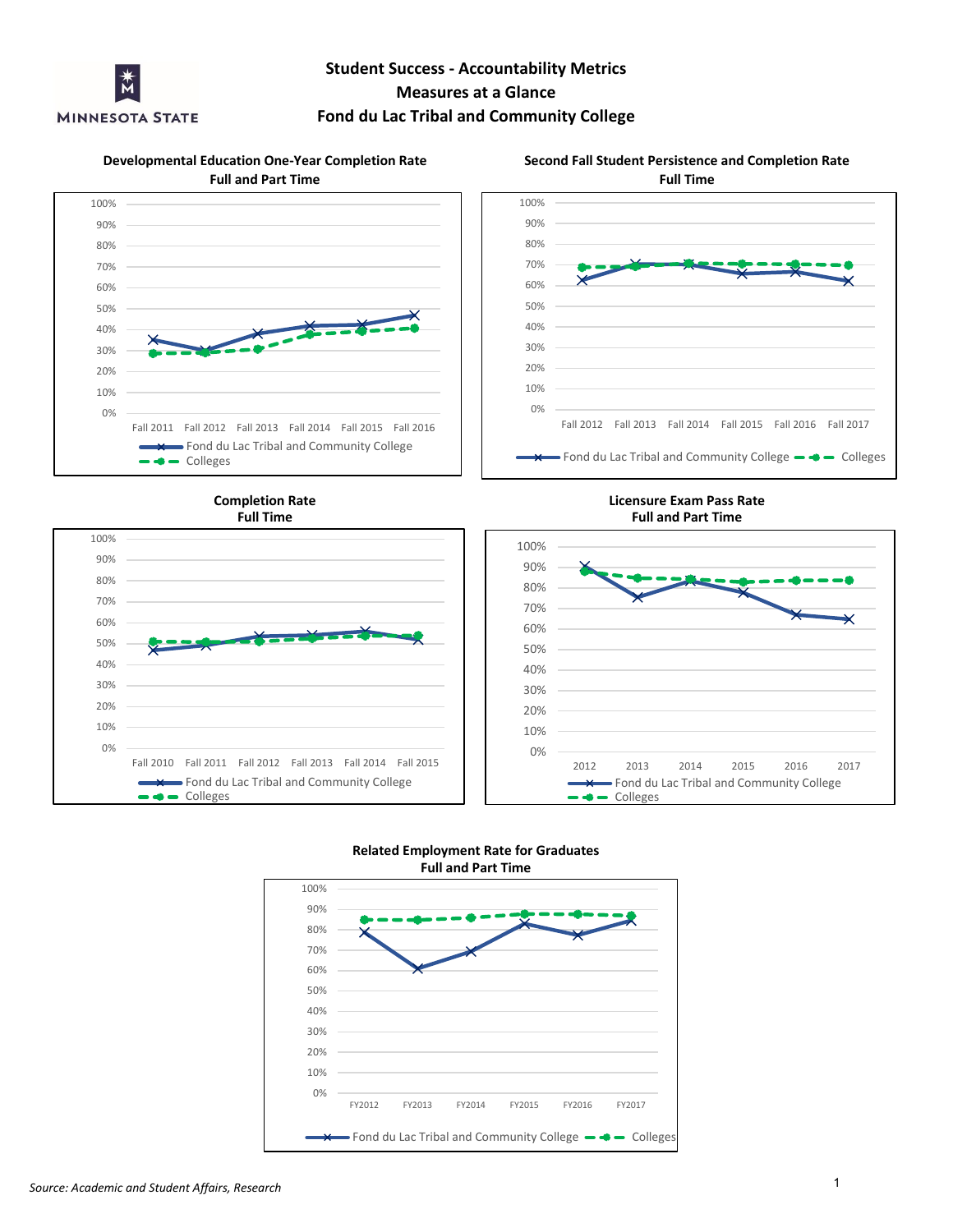

# **Developmental Education One-Year Completion Rate Measure Summary Fond du Lac Tribal and Community College**

### Full Time Students **Part Time Students**



#### **FULL TIME STUDENTS**

*Percent of Entering Cohort Completing Developmental Education in One Year*

|                                                 | <b>Fall 2011</b> |       | Fall 2012   Fall 2013   Fall 2014   Fall 2015 |       |       | <b>Fall 2016</b> |
|-------------------------------------------------|------------------|-------|-----------------------------------------------|-------|-------|------------------|
| <b>Fond du Lac Tribal and Community College</b> | 38.7%            | 31.0% | 40.0%                                         | 44.6% | 43.9% | 44.7%            |
| Colleges                                        | 31.7%            | 33.5% | 34.4%                                         | 41.2% | 42.4% | 43.6%            |

#### *Number Taking Developmental Reading, Writing or Math*

|                                          | <b>Fall 2011</b> |        | Fall 2012   Fall 2013   Fall 2014   Fall 2015   Fall 2016 |       |       |       |
|------------------------------------------|------------------|--------|-----------------------------------------------------------|-------|-------|-------|
| Fond du Lac Tribal and Community College | 163              | 145    | 125                                                       | 112.  | 98    | 76    |
| <b>Colleges</b>                          | 11.774           | 11.049 | 9.774                                                     | 8.207 | 7.285 | 7,229 |

### **PART TIME STUDENTS**

*Percent of Entering Completing Developmental Education in One Year*

|                                                 | <b>Fall 2011</b> |       | Fall 2012   Fall 2013 | <b>Fall 2014</b> |       | Fall 2015   Fall 2016 |
|-------------------------------------------------|------------------|-------|-----------------------|------------------|-------|-----------------------|
| <b>Fond du Lac Tribal and Community College</b> | 16.7%            | 25.8% | 21.4%                 | 29.2%            | 36.4% | 54.5%                 |
| <b>Colleges</b>                                 | 23.3%<br>າາ      | 22.2% | 25.1%                 | 32.6%            | 34.3% | 35.8%                 |

*Number Taking Developmental Reading, Writing or Math*

|                                          | <b>Fall 2011</b> | <b>Fall 2012</b> | <b>Fall 2013</b> | <b>Fall 2014</b> | <b>Fall 2015</b>         | <b>Fall 2016</b> |
|------------------------------------------|------------------|------------------|------------------|------------------|--------------------------|------------------|
| Fond du Lac Tribal and Community College | 30               | 31               | $\overline{14}$  | 24               | $\mathbin{\lnot}$<br>ے ے | ר ר<br>22        |
| Colleges                                 | 6,627            | .055             | 6,385            | 5,365            | 4.648                    | 4,158            |

#### **ALL STUDENTS**

*Percent of Entering Cohort Completing Developmental Education in One Year*

|                                                 | <b>Fall 2011</b> |       | Fall 2012   Fall 2013 | <b>Fall 2014</b> | Fall 2015   Fall 2016 |       |
|-------------------------------------------------|------------------|-------|-----------------------|------------------|-----------------------|-------|
| <b>Fond du Lac Tribal and Community College</b> | 35.2%            | 30.1% | 38.1%                 | 41.9%            | 42.5%                 | 46.9% |
| Colleges                                        | 28.7%            | 29.1% | 30.7%                 | 37.8%            | 39.2%                 | 40.8% |

*Number Taking Developmental Reading, Writing or Math*

|                                          | <b>Fall 2011</b> | Fall 2012   Fall 2013   Fall 2014   Fall 2015 |        |        |        | <b>Fall 2016</b> |
|------------------------------------------|------------------|-----------------------------------------------|--------|--------|--------|------------------|
| Fond du Lac Tribal and Community College | 193              | 176                                           | 139    | 136    | 120    | 98               |
| <b>Colleges</b>                          | 18.401           | 18.104                                        | 16,159 | 13.572 | 11.933 | 11,387           |

**Measure Definition: Percent of students taking developmental reading, writing or math who completed all developmetal coursework within one year.**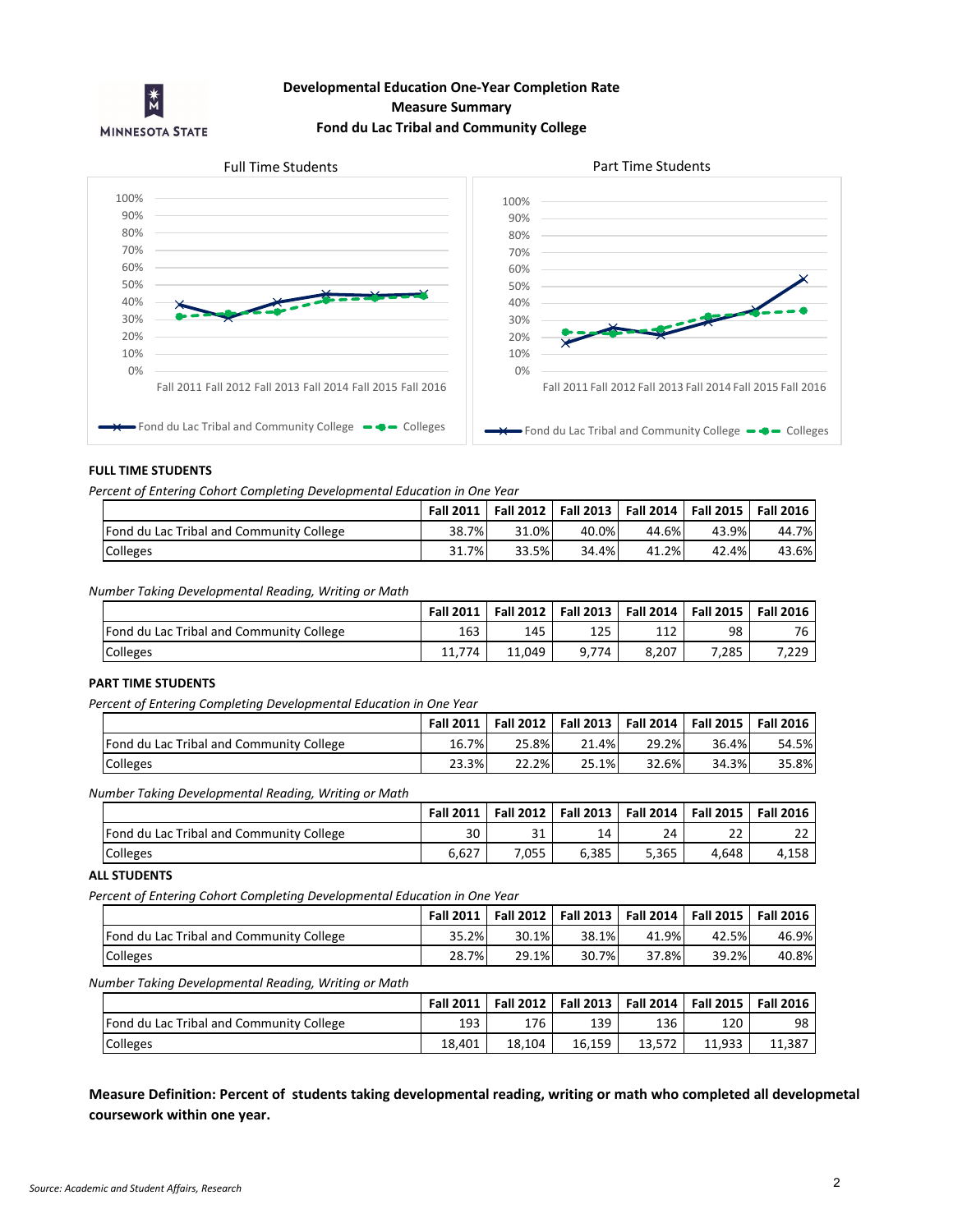### **Data Exploration: Contextual/Progression Measures and Additional Analysis Developmental Education**

Measures to consider for further exploring context and progression related to the Developmental Education Completion in First Year include:

- **Percent of students taking and completing developmental education by subject area** (Resource: *Developmental Education and Completion Analysis Tool)*
- **Placement test score category** (Resource: *Developmental Education and Completions Analysis Tool*)
- **Credit completion in the first year** (Resource: *Developmental Education and Completions Analysis Tool)*
- **Contextual Data on Secondary Enrollment, Academics and Graduation** (Resources listed below)
	- [Minnesota Statewide Longitudinal Education Data System \(SLEDS\)](http://sleds.mn.gov/) Data are available on Minnesota high school graduates by school, district and region. Data include test scores and transitions to post secondary education and the workforce.
	- [Minnesota Department of Education Data Center and Minnesota Report Card Data](https://education.mn.gov/MDE/Data/) Includes data on attendance, demographics, graduation rates and languages and academics.
	- [Minnesota Office of Higher Education -](https://www.ohe.state.mn.us/mPg.cfm?pageID=1290) Statewide High School Graduate Projections

### [Degree and Certificate Completion Report to the Legislature](http://minnstate.edu/system/asa/docs/Minnesota%20State-Completion%20Report%20to%20the%20Legislature.pdf)

This is an annual report to the legislature required by the 2015 Higher Education Appropriations Act (2015 Minnesota Session Law, Chapter 3, Article 3, Section 16). The report is produced in January each year and is based on data in the Developmental Education and Completions Analysis Tool (see below).

#### [Developmental Education and Completions Analysis Tool\\*\\*](https://mnscu.sharepoint.com/sites/irg/SitePages/Home.aspx)

- Measures:
	- o Developmental Education Course-taking Rates (% taking developmental education)
	- o Developmental Education Completion Time (% completing in 1 year, 2 years)
	- o Persistence and Completion (at second fall for fall entering cohorts)
	- o Credit Completion (30, 20 credits in Year 1, Year 2)
	- o Completion Rate (Term 6 at colleges, Term 12 at universities)
	- o Average Credits Earned by Graduation
	- o College-Level Course Completion (at 1 year, 2 years)
- Breakouts/Filters/Drill-downs:
	- o Developmental course type (reading, writing, math, ESL)
	- o Drill downs / breakouts: age, race, gender, Pell eligible, underrepresented, student of color, first generation, admission category, degree pursuing, student load (full-time, part-time)
	- o Breakout/drill-down variables can be cross-combined with each other for intersectional analysis.
- Comparison Groups:
	- o Compare students who took developmental education to students who did not take developmental education.
	- $\circ$  Compare institution to system totals for all Minnesota State colleges and universities
- Updated/refreshed twice per year, January and April.

\*\*The Developmental Education Analysis Tool is located on the Institutional Research SharePoint site (Documents section, titled Developmental Education Analysis Tool). Because the level of drill-down detail in the tool can result in small cell sizes with the potential for revealing individually-identifiable student-level data, this tool is available only to campus institutional research staff who have been granted access to the SharePoint site. Campus IR staff can run a version of the tool for data specific to their campus.

Additional disaggregations of this measure (e.g., by subject area, course, major, etc.) can be obtained from student-level data tables available on the Oracle Data Warehouse and accessible by campus Institutional Research staff. Campus IR staff may contact System Office Research for questions related to these tables.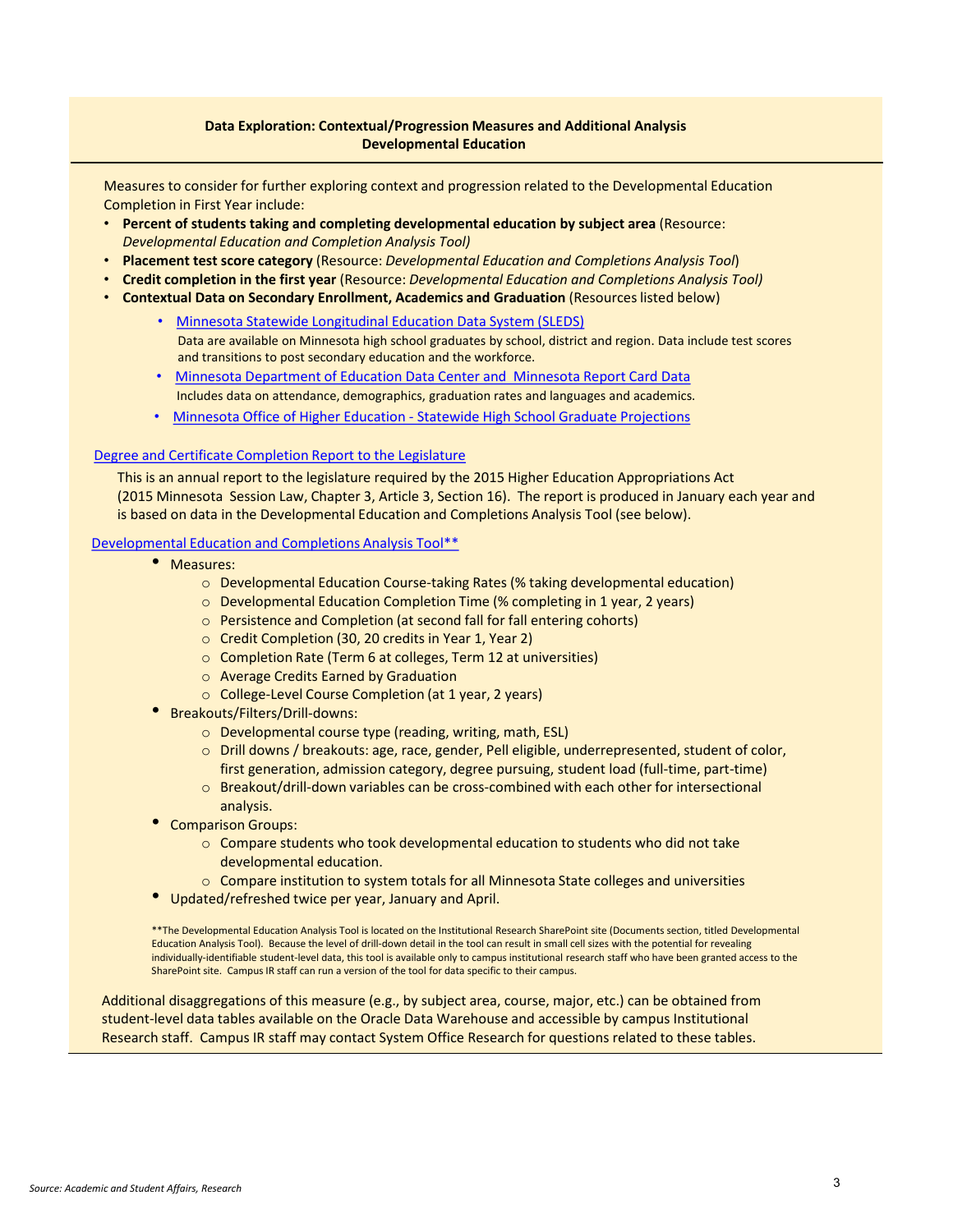

# **Measure Summary Fond du Lac Tribal and Community College Second Fall Student Persistence and Completion Rate**



### **FULL TIME STUDENTS**

*Percent of Entering Cohort Persisting or Completing (Retained, Transferred or Graduated)*

|                                                              |       |       |       |       | Fall 2012   Fall 2013   Fall 2014   Fall 2015   Fall 2016 | <b>Fall 2017</b> |
|--------------------------------------------------------------|-------|-------|-------|-------|-----------------------------------------------------------|------------------|
| Fond du Lac Tribal and Community College                     | 62.6% | 70.4% | 70.2% | 65.8% | 66.7%                                                     | 62.2%            |
| <b>Colleges</b>                                              | 68.8% | 69.3% | 70.8% | 70.5% | 70.4%                                                     | 69.9%l           |
| Number in Entering Cohort (denominator of the reported rate) |       |       |       |       |                                                           |                  |

|                                          | <b>Fall 2012</b> | Fall 2013 | Fall 2014 | Fall 2015 | <b>Fall 2016</b> | <b>Fall 2017</b> |
|------------------------------------------|------------------|-----------|-----------|-----------|------------------|------------------|
| Fond du Lac Tribal and Community College | 265              | 257       | 245       | 231       | 198              | 180              |
| Colleges                                 | 22.310           | 20.896    | 19,740    | 19.031    | 18.948           | 18,644           |

#### **PART TIME STUDENTS**

*Percent of Entering Cohort Persisting or Completing (Retained, Transferred or Graduated)*

| -<br>.                                          |           |       |                       |           |           |                  |
|-------------------------------------------------|-----------|-------|-----------------------|-----------|-----------|------------------|
|                                                 | Fall 2012 |       | Fall 2013   Fall 2014 | Fall 2015 | Fall 2016 | <b>Fall 2017</b> |
| <b>Fond du Lac Tribal and Community College</b> | 55.8%     | 68.8% | 57.7%                 | 59.5%     | 62.5%     | 57.1%            |
| Colleges                                        | 58.4%     | 59.0% | 58.2%                 | 59.6%     | 59.1%     | 61.3%            |

*Number in Entering Cohort (denominator of the reported rate)*

|                                          | <b>Fall 2012</b> |        | Fall 2013   Fall 2014 | <b>Fall 2015</b> | Fall 2016 | <b>Fall 2017</b> |
|------------------------------------------|------------------|--------|-----------------------|------------------|-----------|------------------|
| Fond du Lac Tribal and Community College | 95               | 77     | 78                    | 74               | 80        | 56               |
| <b>Colleges</b>                          | 14.640           | 13.609 | 13.016                | 12.019           | 11.374    | 11.019           |

#### **ALL STUDENTS**

*Percent of Entering Persisting or Completing (Retained, Transferred or Graduated)*

|                                          | <b>Fall 2012</b> |       | Fall 2013   Fall 2014 |       | Fall 2015   Fall 2016 | <b>Fall 2017</b> |
|------------------------------------------|------------------|-------|-----------------------|-------|-----------------------|------------------|
| Fond du Lac Tribal and Community College | 60.8%            | 70.1% | 67.2%                 | 64.3% | 65.5%                 | 61.0%            |
| <b>Colleges</b>                          | 64.7%            | 65.2% | 65.8%                 | 66.3% | 66.2%                 | 66.7%            |

*Number in Entering Cohort (denominator of the reported rate)*

|                                                 | <b>Fall 2012</b> |        |        |        | Fall 2013   Fall 2014   Fall 2015   Fall 2016 | <b>Fall 2017</b> |
|-------------------------------------------------|------------------|--------|--------|--------|-----------------------------------------------|------------------|
| <b>Fond du Lac Tribal and Community College</b> | 360              | 334    | 323    | 305    | 278                                           | 236              |
| <b>Colleges</b>                                 | 36.950           | 34.505 | 32.756 | 31.050 | 30.322                                        | 29,663           |

**Measure Definition: Percent of a fall entering cohort of regular and transfer students who have been retained, graduated or transferred by the second fall term following original fall enrollment.**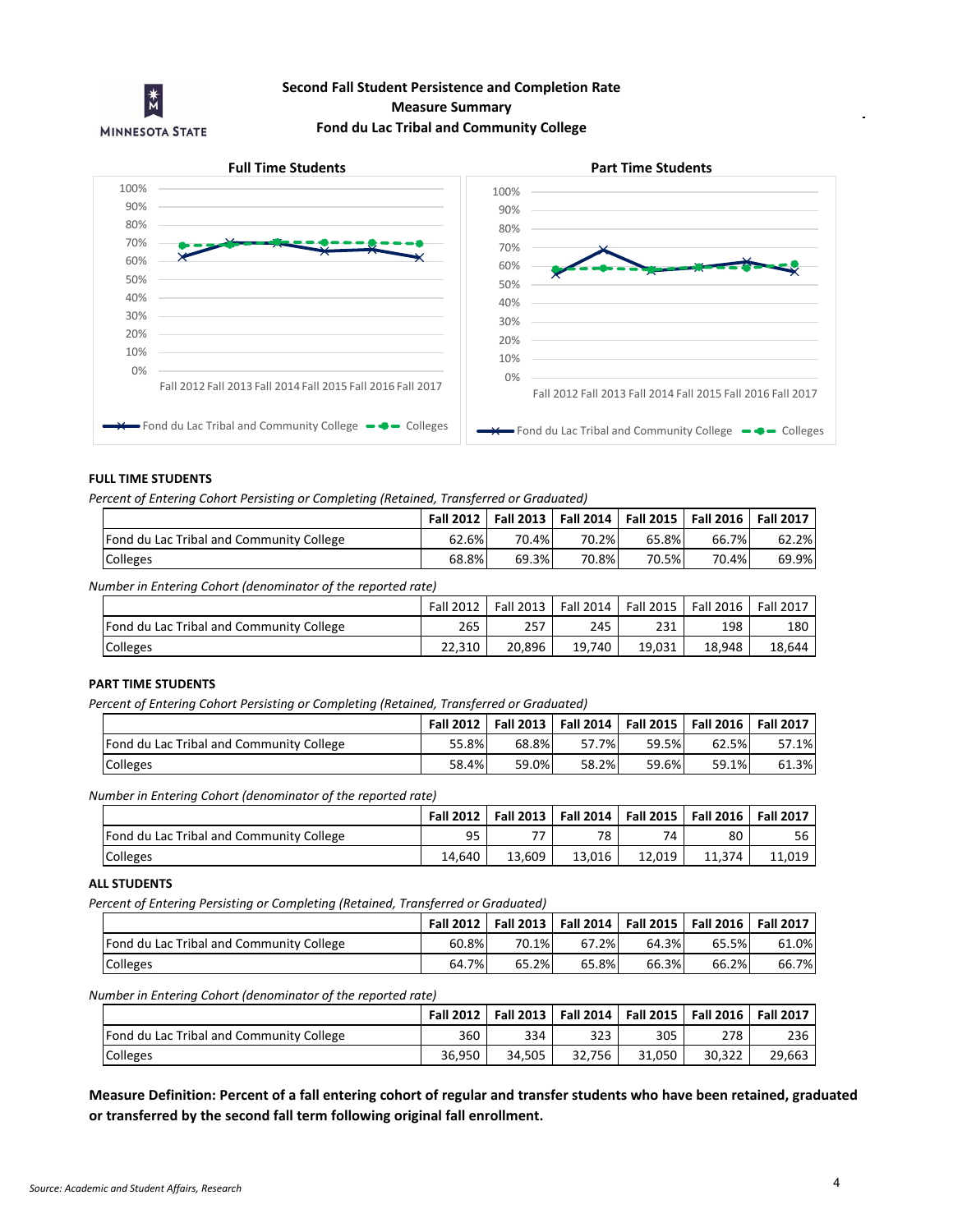This measure is the *second fall* persistence and completion for fall entering cohorts. A **progression measure**  would be the *first spring* persistence and completion rate for fall entering cohorts, which is available in the tools listed below.

This measure includes undergraduate regular and undergraduate transfer students in the entering cohort (denominator). However, because some transfer students enter with a significant number of earned credits, a more refined understanding of this measure can be obtained by looking at the rates **by admission category**, which can be found on the "Disaggregations" tabs of this workbook and in the tools listed below. The other demographic disaggregations included in this workbook and in the tools listed below (age, gender, first generation, pell/low income, etc.) provide additional context for exploring institutional performance on this measure.

Student Persistence [and Completion Reporting Tool](http://www.minnstate.edu/board/accountability/index.html)

- Measures:
	- Student retention, transfer, graduation, and transfer-graduation up to 16 terms after entry.
- Breakouts/Filters/Drill-downs:
	- o Fall and Spring entering cohorts
	- o Measure student status (retained, transfer, graduated, transfer-graduated) as of the beginning or end of a specific tracking term.)
	- o Drill downs / breakouts: age, gender, underrepresented, student of color, first generation, admission category, student load (full-time, part-time)
- Comparison Groups
	- $\circ$  Allows for comparison to other system institutions and to totals for all Minnesota State colleges and universities
- Updated/refreshed twice per year, generally November and April.

Student Persistence [and Completion Analytic Tool\\*\\*](https://data2.csvc.mnstate.us/workspace/index.jsp)

- Measures and analyses are the same as above for the Student Persistence and Completion Reporting Tool, with the addition of Pell eligible and first generation status.
- Breakout/drill-down variables can be cross-combined with each other for intersectional analysis.
- Comparison groups are limited to system totals for colleges and universities.

Note: when running reports from the above-listed tools for persistence and completion rates, select to measure student's status as of "Beginning of Term".

\*\*This tool is in EPM 11. *You must be using the Internet Explorer browser for proper functionality of EPM11 data tools*. Permissions and login/password are required for EPM11.

### IPEDS "Use the Data" - [Data Feedback Reports](https://nces.ed.gov/ipeds/use-the-data)

The IPEDS Data Feedback Report (DFR) allows an institution to compare and benchmark their reported Integrated Postsecondary Education Data System (IPEDS) data with a peer institution comparison group. Each year the National Center for Education Statistics (NCES) sends a link to the institution's DFR to the CEO or President. All current and previous DFRs are stored in the 'Data Feedback Reports' tool on the IPEDS "Use the Data" website. Although IPEDS definitions are different than those used in Minnesota State's Student Success Accountability Metrics, the IPEDS DFR can provide context for Student Persistence and Completion, and the Completion Rate measures.

Additional disaggregations of this measure (e.g., by subject area, course, major, etc.) can be obtained from student-level data tables available on the Oracle Data Warehouse and accessible by campus Institutional Research staff. These datasets include data on transfers, enrollments and graduation from other institutions, including non-system institutions from National Student Clearinghouse. Campus IR staff may contact System Office Research for questions related to these tables.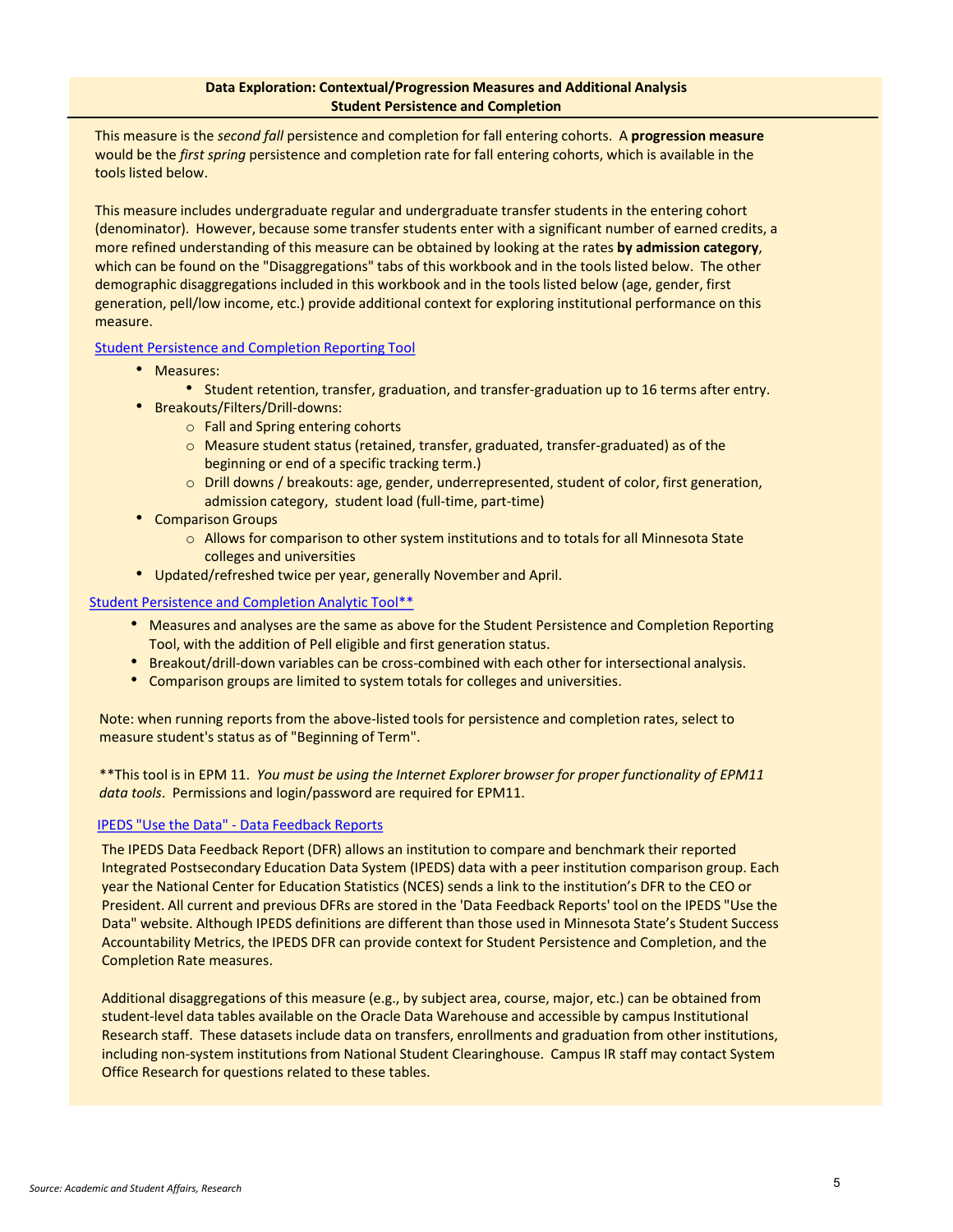

# **Completion Rate Fond du Lac Tribal and Community College Measure Summary**



#### **FULL TIME STUDENTS**

*Percent of Entering Cohort Completing (by third spring for colleges; sixth spring for universities)*

|                                          |       | Fall 2010   Fall 2011 |       | Fall 2012   Fall 2013   Fall 2014 |       | <b>Fall 2015</b> |
|------------------------------------------|-------|-----------------------|-------|-----------------------------------|-------|------------------|
| Fond du Lac Tribal and Community College | 46.9% | 49.2%                 | 53.6% | 54.1%                             | 55.9% | 51.9%            |
| Colleges                                 | 51.0% | 50.8%                 | 51.0% | 52.5%                             | 53.7% | 53.9%            |

*Number in Entering Cohort (denominator of the reported rate)*

|                                                 | <b>Fall 2010</b> | <b>Fall 2011</b> |        | Fall 2012   Fall 2013 | Fall 2014 Fall 2015 |        |
|-------------------------------------------------|------------------|------------------|--------|-----------------------|---------------------|--------|
| <b>Fond du Lac Tribal and Community College</b> | 335I             | 317              | 265    | 257                   | 245                 | 231    |
| <b>Colleges</b>                                 | 25,549           | 22,831           | 22.310 | 20.896                | 19.740              | 19.031 |

#### **PART TIME STUDENTS**

*Percent of Entering Cohort Completing (by third spring for colleges; sixth spring for universities)*

|                                                 | <b>Fall 2010</b> | Fall 2011 | Fall 2012   Fall 2013   Fall 2014 |       |       | <b>Fall 2015</b> |
|-------------------------------------------------|------------------|-----------|-----------------------------------|-------|-------|------------------|
| <b>Fond du Lac Tribal and Community College</b> | 50.0%            | 41.5%     | 41.1%                             | 55.8% | 50.0% | 45.9%            |
| Colleges                                        | 38.5%            | 37.5%     | 36.1%                             | 37.5% | 37.7% | 39.1%            |

*Number in Entering Cohort (denominator of the reported rate)*

|                                                 | <b>Fall 2010</b> |        | Fall 2011   Fall 2012   Fall 2013   Fall 2014   Fall 2015 |        |        |        |
|-------------------------------------------------|------------------|--------|-----------------------------------------------------------|--------|--------|--------|
| <b>Fond du Lac Tribal and Community College</b> | 94               | 94     | 95                                                        | 77     | 78     | 74     |
| Colleges                                        | 14.633           | 14.164 | 14.640                                                    | 13.609 | 13.016 | 12.019 |

#### **ALL STUDENTS**

*Percent of Entering Cohort Completing (by third spring for colleges; sixth spring for universities)*

|                                          | <b>Fall 2010</b> |       | Fall 2011   Fall 2012   Fall 2013 |       | Fall 2014 Fall 2015 |       |
|------------------------------------------|------------------|-------|-----------------------------------|-------|---------------------|-------|
| Fond du Lac Tribal and Community College | 47.6%            | 47.4% | 50.3%                             | 54.5% | 54.5%               | 50.5% |
| <b>Colleges</b>                          | 46.5%            | 45.7% | 45.1%                             | 46.6% | 47.3%               | 48.2% |

### *Number in Entering Cohort (denominator of the reported rate)*

|                                          | <b>Fall 2010</b> |        | Fall 2011   Fall 2012 |        | Fall 2013   Fall 2014   Fall 2015 |        |
|------------------------------------------|------------------|--------|-----------------------|--------|-----------------------------------|--------|
| Fond du Lac Tribal and Community College | 429              | 411    | 360                   | 334    | 323                               | 305    |
| <b>Colleges</b>                          | 40.182           | 36.995 | 36.950                | 34.505 | 32.756                            | 31.050 |

**Measure Definition: Percent of an entering cohort of undergraduate regular and transfer students that has completed. Completion is measured as graduation by the end of the sixth spring after entry at the universities and as graduation or transfer by the end of the third spring after entry at the colleges.**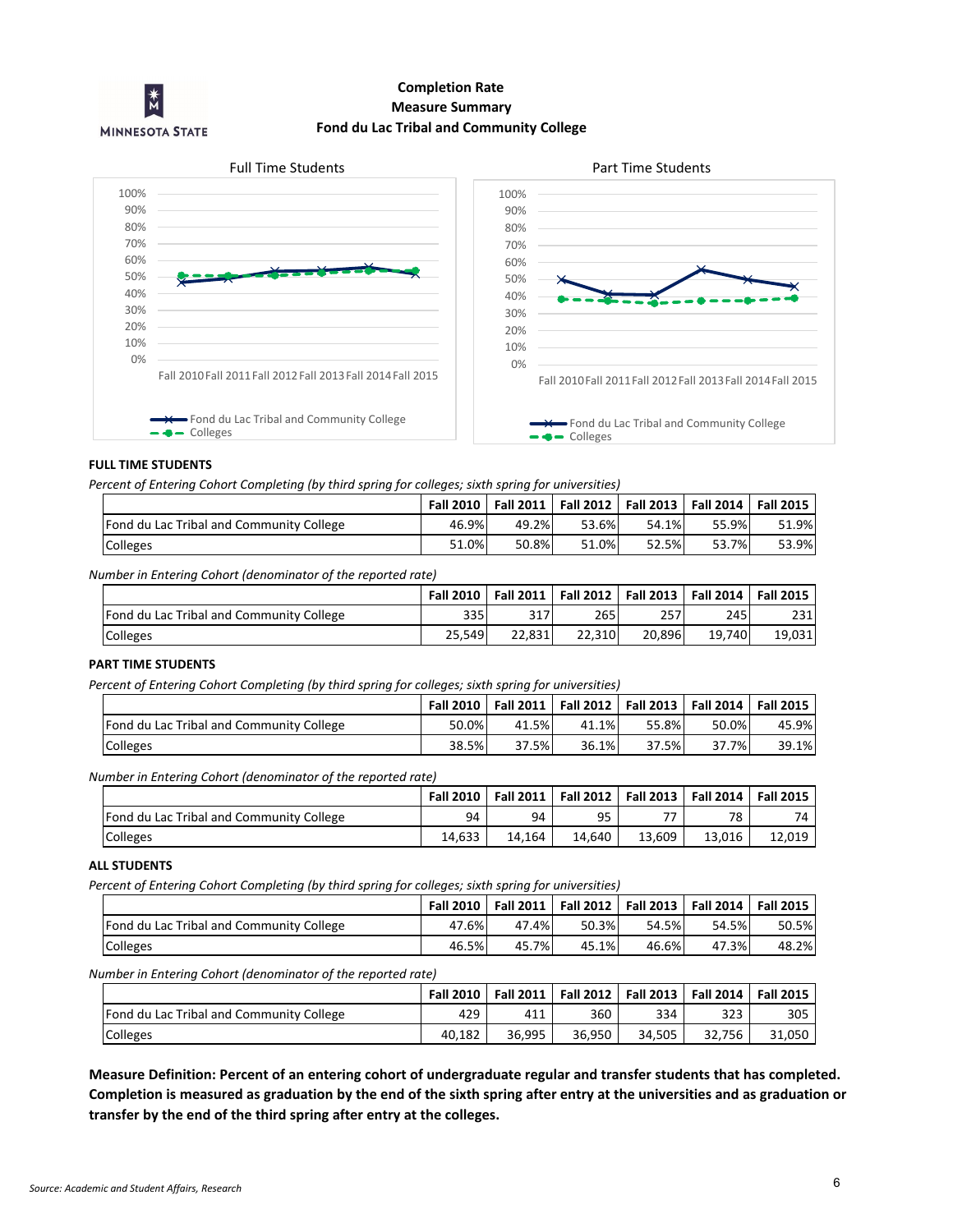### **Data Exploration: Contextual/Progression Measures and Additional Analysis Completion Rate**

**Progression measures** for the Completion Rate can be found in the tools listed below. These measures would include the retention, transfer and completion status of the student cohorts at various terms following their entering fall term, tracked up to 16 terms after the entering term (i.e., up to 8th spring for fall entrants).

This measure includes undergraduate regular and undergraduate transfer students in the entering cohort (denominator). However, because some transfer students enter with a significant number of earned credits, a more refined understanding of this measure can be obtained by looking at the rates **by admission category**, which can be found on the "Disaggregations" tabs of this workbook. The other demographic disaggregations included in this workbook, as well as in the tools listed below, provide additional context for exploring institutional performance on this measure.

Student Persistence [and Completion Reporting Tool](http://www.minnstate.edu/board/accountability/index.html)

- Measures:
	- $\circ$  Student retention, transfer, graduation, and transfer-graduation up to 16 terms after entry.
- Breakouts/Filters/Drill-downs:
	- o Fall and Spring entering cohorts
	- $\circ$  Measure student status (retained, transfer, graduated, transfer-graduated) as of the beginning or end of a specific tracking term.)
	- o Drill downs / breakouts: age, gender, underrepresented, student of color, first generation, admission category, student load (full-time, part-time)
- Comparison Groups
	- o Allows for comparison to other system institutions and to totals for all Minnesota State colleges and universities.
- Updated/refreshed twice per year, generally November and April.

### Student Persistence [and Completion Analytic Tool\\*\\*](https://data2.csvc.mnstate.us/workspace/index.jsp)

- Measures and analyses are the same as above for the Student Persistence and Completion Reporting Tool, with the addition of Pell eligible and first generation status.
- Breakout/drill-down variables can be cross-combined with each other for intersectional analysis.
- Comparison groups are limited to system totals for colleges and universities

Note: when running reports from the above-listed tools for completion rate, select to measure student's status as of "End of Term" .

\*\*This tool is in EPM 11. *You must be using the Internet Explorer browser for proper functionality of EPM11 data tools*. Permissions and login/password are required for EPM11.

### IPEDS "Use the Data" - [Data Feedback Reports](https://nces.ed.gov/ipeds/use-the-data)

The IPEDS Data Feedback Report (DFR) allows an institution to compare and benchmark their reported Integrated Postsecondary Education Data System (IPEDS) data with a peer institution comparison group. Each year the National Center for Education Statistics (NCES) sends a link to the institution's DFR to the CEO or President. All current and previous DFRs are stored in the 'Data Feedback Reports' tool on the IPEDS "Use the Data" website. Although IPEDS definitions are different than those used in Minnesota State's Student Success Accountability Metrics, the IPEDS DFR can provide context for Student Persistence and Completion, and the Completion Rate measures.

Additional disaggregations of this measure (e.g., by subject area, course, major, etc.) can be obtained from student-level data tables available on the Oracle Data Warehouse and accessible by campus Institutional Research staff. These datasets include data on transfers, enrollments and graduation from other institutions, including non-system institutions from National Student Clearinghouse. Campus IR staff may contact System Office Research for questions related to these tables.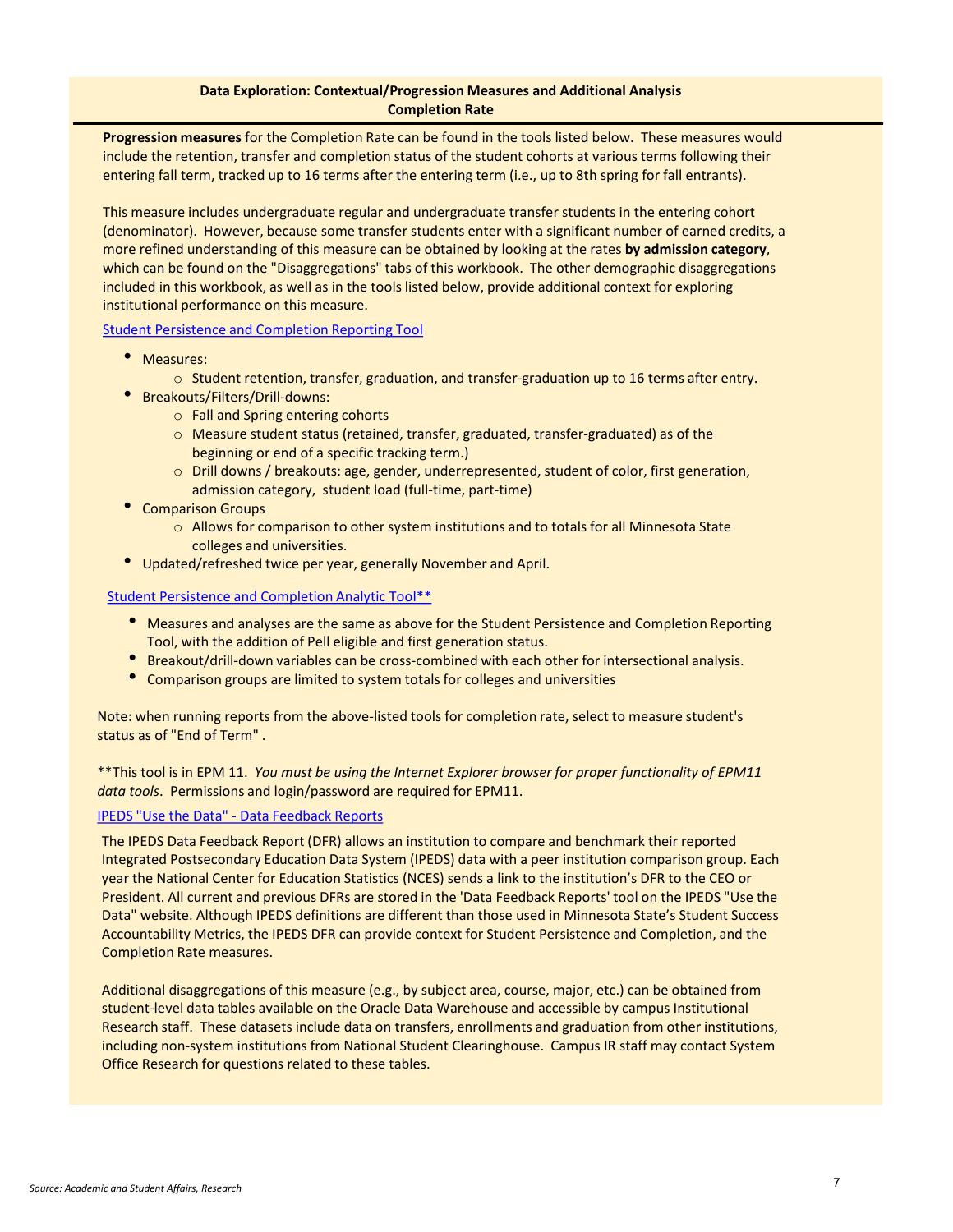

# **Licensure Exam Pass Rate Measure Summary Fond du Lac Tribal and Community College**



#### *Percent Passing Exams*

|                                          | 2012  | 2013  | 2014  | 2015  | 2016  | 2017  |
|------------------------------------------|-------|-------|-------|-------|-------|-------|
| Fond du Lac Tribal and Community College | 90.7% | 75.4% | 83.5% | 77.8% | 67.0% | 64.8% |
| Colleges                                 | 88.2% | 84.8% | 84.4% | 82.9% | 83.7% | 83.8% |

### *Number of Candidates Taking Exams (denominator of the reported rate)*

|                                          | 2012  | 2013  | 2014  | 2015  | 2016  | 2017  |
|------------------------------------------|-------|-------|-------|-------|-------|-------|
| Fond du Lac Tribal and Community College | 107   | 114   | 121   | 90    | 94    | 74    |
| Colleges                                 | 4,000 | 3,935 | 3,838 | 3,641 | 3,334 | 3,295 |

**Measure Definition: Percent of a cohort of students or graduates that passed a state or national licensure examination. This measure is a weighted average pass rate and currently includes four licensing exams: nursing, teaching, peace officer, and radiography.**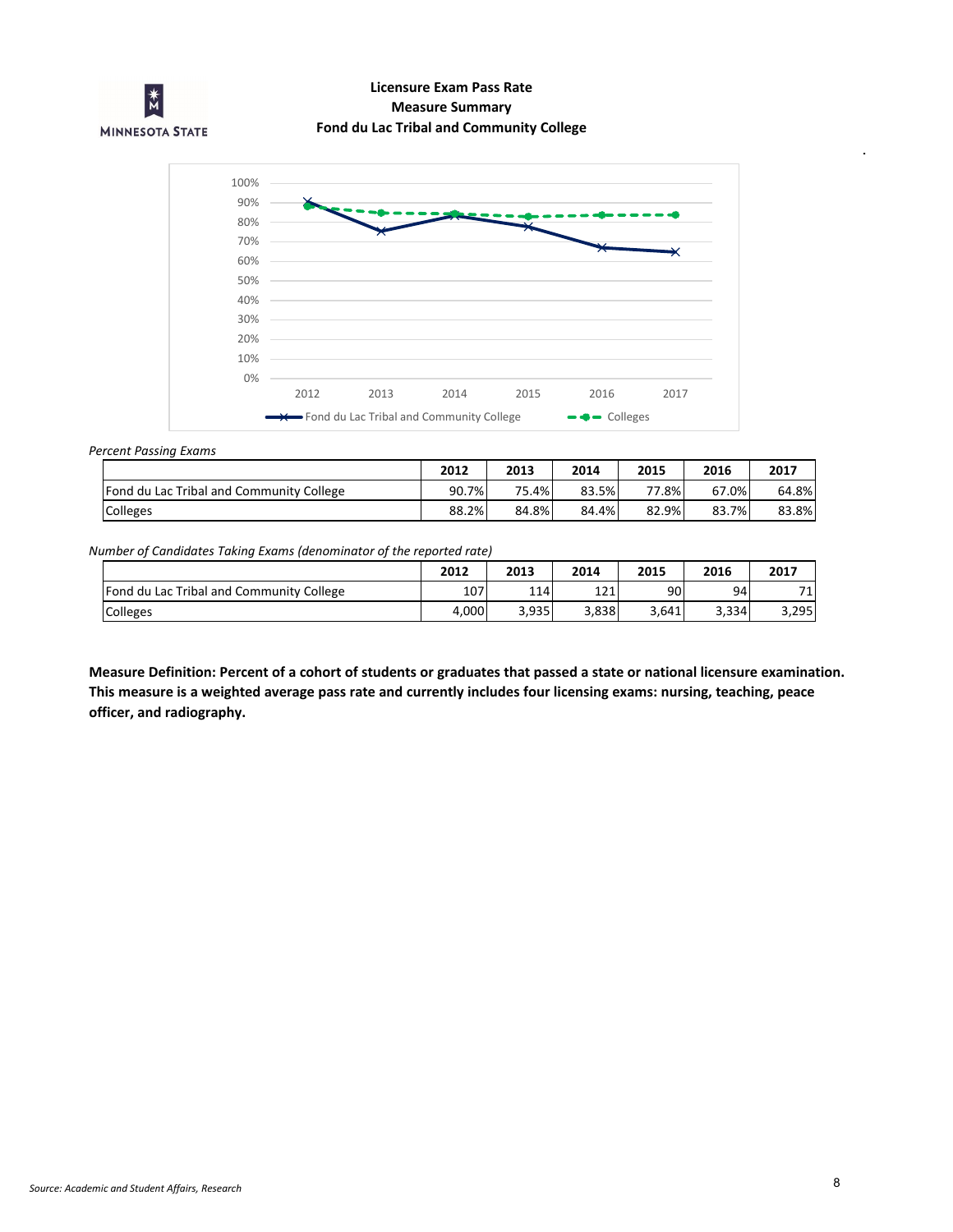### **Data Exploration: Contextual Measures and Additional Analysis Licensure Exam Pass Rate**

The Licensure Exam Pass Rate represents a pooling of the licensure exams for which data are available including nursing, peace officer, radiography and teaching. While this pooled rate is useful as a high-level summary statistic, it should be interpreted in the context of performance on the component exams. The data by individual licensure exam is available in the *Disaggregations FTandPT* tab of this workbook, along with comparisons to system totals by specific exam.

Because the exam pass rate data are obtained from external sources (licensure organizations) and are available from these sources only as summary data and not at the student level nor broken down by demographics, disaggregated analysis or further investigation into those who pass or fail exams is not available.

### **Licensure organizations:**

Minnesota Board of [Peace Officer Standards \(POST\)](https://dps.mn.gov/entity/post/Pages/default.aspx) [The American Registry of Radiologic Technologists \(ARRT\)](https://www.arrt.org/about-the-profession/state-licensing) Minnesota Board of Teaching - [Professional Educator Licensing and Standards Board \(PELSB\)](https://mn.gov/pelsb/) [Minnesota Board of Nursing](https://mn.gov/boards/nursing/)

For annual program reports on statewide nursing licensure exam results for any particular year, google "annual nursing education program report 20*xx*".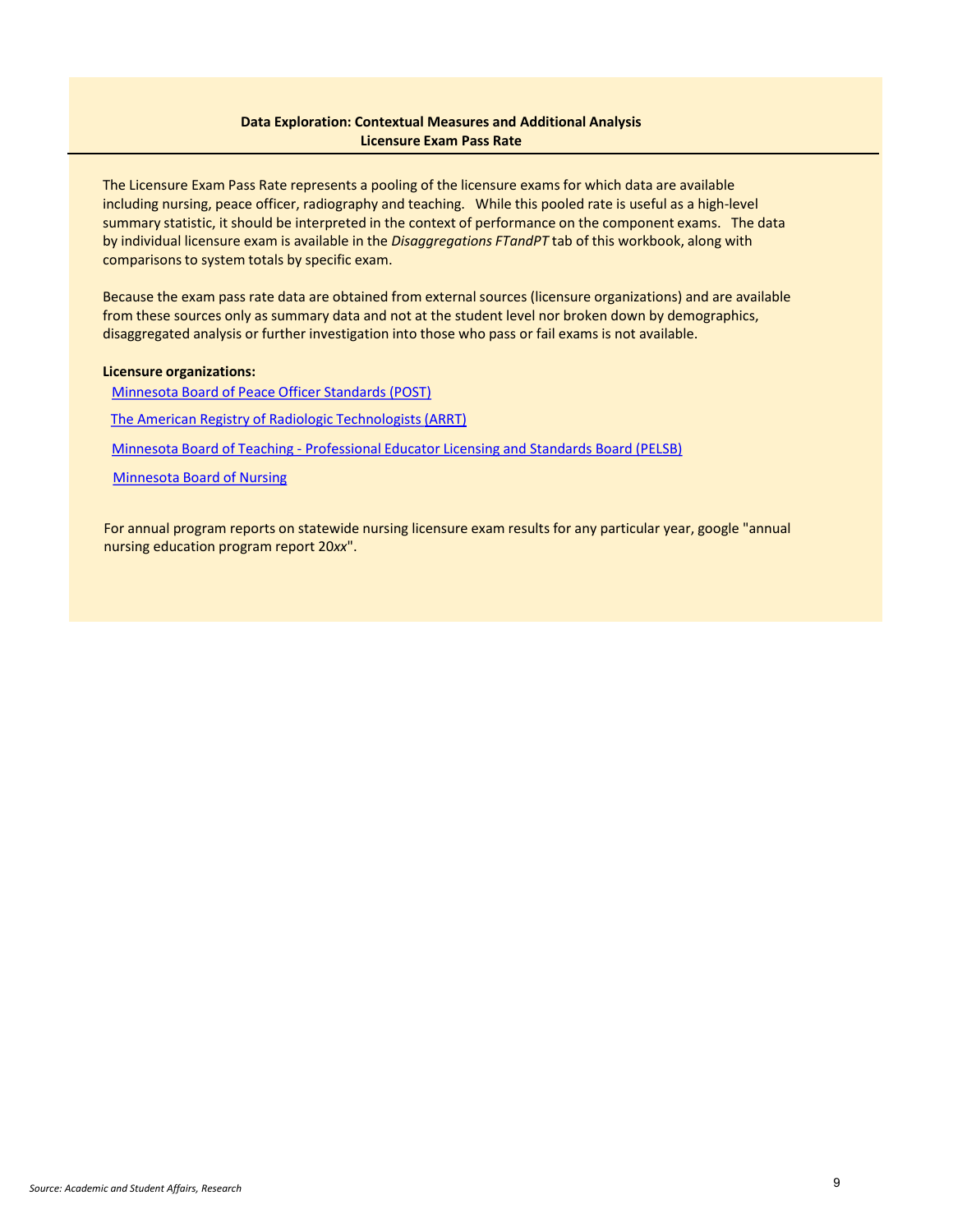

# **Measure Summary Related Employment Rate for Graduates Fond du Lac Tribal and Community College**



*Percent of Graduates Available for Related Employment Who Are in Related Employment (reported by FY of graduation)*

|                                                 | <b>FY2012</b> | <b>FY2013</b> | <b>FY2014</b> | <b>FY2015</b> | <b>FY2016</b> | <b>FY2017</b> |
|-------------------------------------------------|---------------|---------------|---------------|---------------|---------------|---------------|
| <b>Fond du Lac Tribal and Community College</b> | 78.8%         | 61.0%         | 69.4%         | 83.0%         | 77.4%         | 84.6%         |
| <b>Colleges</b>                                 | 85.0%         | 84.8%         | 85.9%         | 87.8%         | 87.7%         | 87.0%         |

*Number Available for Related Employment (denominator of the reported rate)*

|                                          | <b>FY2012</b> | <b>FY2013</b> | FY2014 | <b>FY2015</b> | <b>FY2016</b> | FY2017 |
|------------------------------------------|---------------|---------------|--------|---------------|---------------|--------|
| Fond du Lac Tribal and Community College | 1841          | 177<br>ΤI     | 180    | 106           | 93            | 91     |
| Colleges                                 | 13.211        | 718<br>12.7   | 13.102 | 12.594        | 12,246        | 11,793 |

**Measure Definition: The percent of institution graduates who were available for related employment in the year after graduation who reported they were employed during the year after graduation in a job that was related to their program or major.**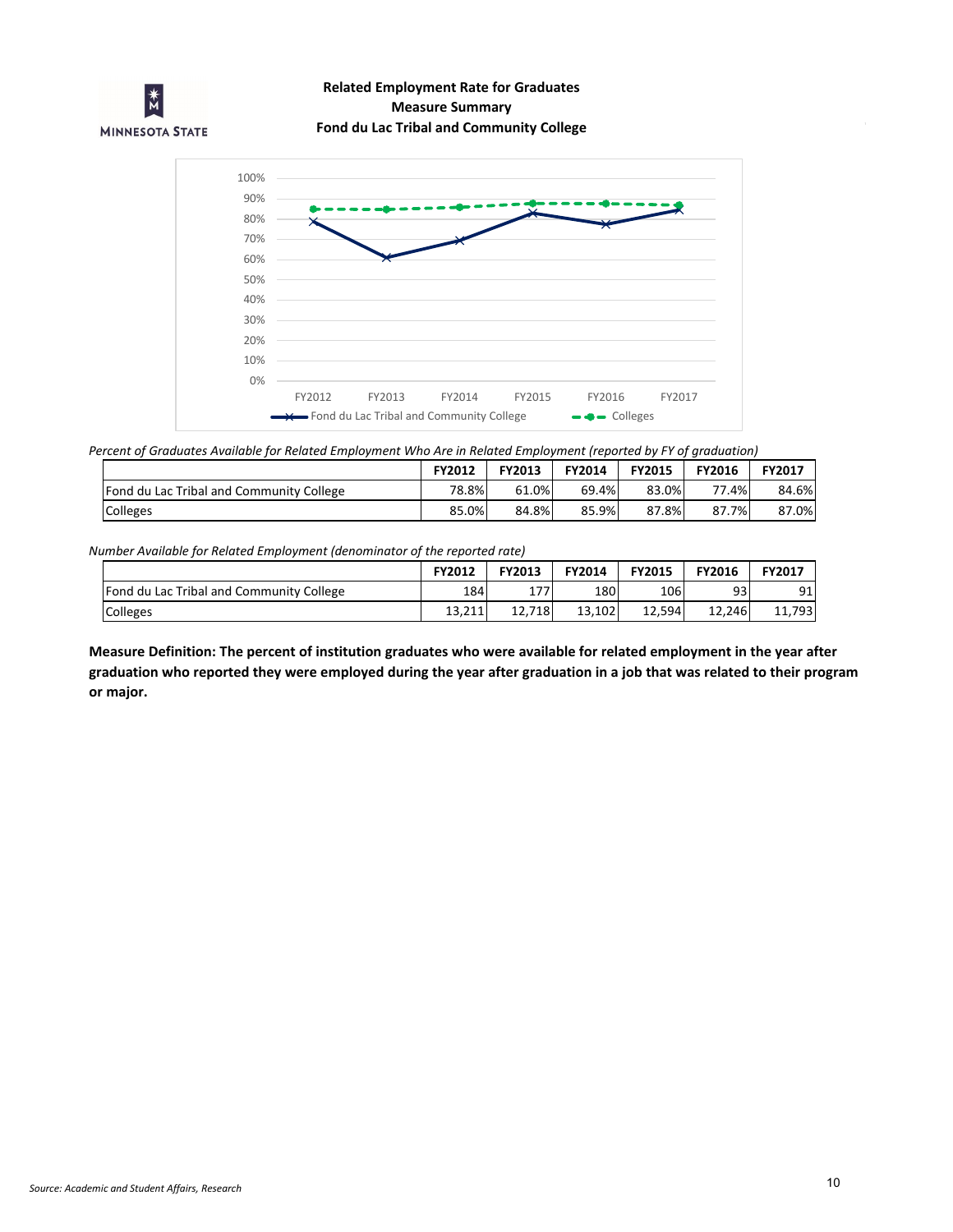### **Data Exploration: Contextual/Progression Measures and Additional Analysis Graduate Related Employment Rate**

When interpreting this rate, it is important to consider that related employment data on *all* graduates are not available and the data used in the measure are self-reported. The related employment status is based on information from a follow-up survey about employment and continued education in the year after graduation. Graduates for whom no survey information is available are excluded. The related employment rate also excludes graduates graduates who: are not seeking employment, are unavailable for work, are continuing their education and not seeking related employment, are employed in an unrelated job and not seeking related employment.

**Progression measures** for the Graduate Related Employment Rate include the other measures in this student success report which track student success through an educational chronology from the start of student's experience in developmental education (one-year completion rate) to the persistence & completion rate and overall completion/graduation rate and licensure exam pass rates. All of these measures, and the disaggregated analyses and references provided throughout this report, can lend insight into student progression towards this final success outcome of related employment.

**Contextual data** related to this measure can be found in the following resources:

#### [DEED Graduate Employment Outcomes Tool](https://apps.deed.state.mn.us/lmi/etd/Results.aspx)

This tool uses data from the Statewide Longitudinal Education Data System (SLEDS) and includes reports by CIP (2 digit and 4 digit) that show (1) Employment Status, (2) Annual Wage and Employment, and (3) Hourly Wage Trend for graduates from Minnesota postsecondary institutions. The tool allows users to filter by graduation year, location (metro/greater Minnesota), award type (certificate/diploma, Associates, Bachelors and Graduate awards), institution type, specific college or university and instructional program.

#### [DEED Job Vacancy](https://apps.deed.state.mn.us/lmi/jvs/ChooseAreaMap.aspx) Survey

Job vacancy survey data can be viewed by occupation, industry and firm-size, by part-time/full-time and by geographic areas.

#### [Labor Market Participation Projections \(Minnesota State Demographic Center\)](https://mn.gov/admin/demography/data-by-topic/population-data/our-projections/)

Labor Force Participation Projections by Age and by County/Age.

#### DEED Regional [Labor Market Reports and Profiles](https://mn.gov/deed/data/regional-lmi/)

Explore each region's labor market. Find comprehensive Regional Profiles you can download in PDF, as well as links to articles and data tools.

### [Minnesota State Economic](https://www.minnstate.edu/IMPACT/) Contribution Analysis

An economic contribution analysis conducted by Parker Philips, a nationally recognized consulting firm specializing in economic impact analysis.

Additional graduate follow-up data and further disaggregations of this measure, as well as employment and continuing education rates for all graduates for which survey data are available, can be obtained from student-level data tables available on the Oracle Data Warehouse and accessible by campus Institutional Research staff and graduate follow-up contacts on campus. Contact System Office Research with questions related to these resources.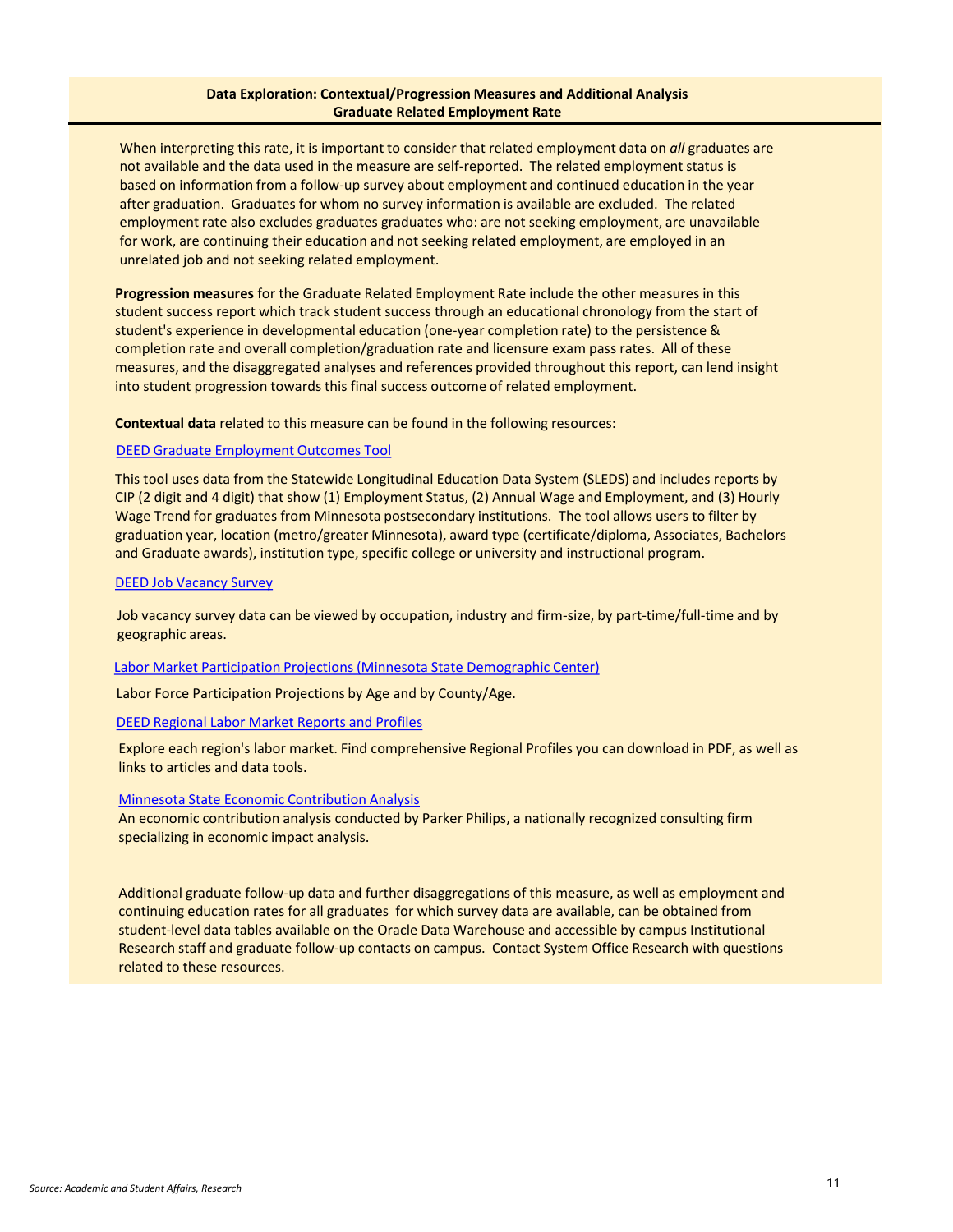

# **Developmental Education One-Year Completion Rate Comparison of Students of Color to White Students Fond du Lac Tribal and Community College**







### **FULL TIME STUDENTS**

*Percent of Entering Cohort Completing Developmental Education in One Year*

|                         | <b>Fall 2011</b> | <b>Fall 2012</b> | <b>Fall 2013</b> | <b>Fall 2014</b> | <b>Fall 2015</b> | <b>Fall 2016</b> |
|-------------------------|------------------|------------------|------------------|------------------|------------------|------------------|
| <b>Student of Color</b> | 28.6%            | 23.1%            | 36.5%            | 39.1%            | 41.2%            | 40.9%            |
| White Student           | 7%I<br>47        | 43.3%            | 43.3%            | 48.5%            | 44.4%            | 50.0%            |

*Number Taking Developmental Reading, Writing or Math*

|                         | <b>Fall 2011</b> | <b>Fall 2012</b> | <b>Fall 2013</b> | <b>Fall 2014</b> | <b>Fall 2015</b> | <b>Fall 2016</b> |
|-------------------------|------------------|------------------|------------------|------------------|------------------|------------------|
| <b>Student of Color</b> | 77               | 78               | 63               | 46               | г4<br>⊥ ر        | 44               |
| White Student           | 86               | 60               | 60               | 66               | 45               | $\sim$<br>ے ر    |

### **PART TIME STUDENTS**

*Percent of Entering Cohort Completing Developmental Education in One Year*

|                  | <b>Fall 2011</b> | <b>Fall 2012</b> | <b>Fall 2013</b> | <b>Fall 2014</b> | <b>Fall 2015</b> | <b>Fall 2016</b> |
|------------------|------------------|------------------|------------------|------------------|------------------|------------------|
| Student of Color | 10.0%            | 40.0%            | $0.0\%$          | 25.0%            | 42.9%            | 50.0%            |
| White Student    | 30.0%            | 15.0%            | 30.0%            | 30.0%            | 33.3%            | 61.5%            |

*Number Taking Developmental Reading, Writing or Math*

|                         | <b>Fall 2011</b> | <b>Fall 2012</b> | <b>Fall 2013</b> | <b>Fall 2014</b> | <b>Fall 2015</b> | <b>Fall 2016</b> |
|-------------------------|------------------|------------------|------------------|------------------|------------------|------------------|
| <b>Student of Color</b> | 20               | 10               |                  |                  |                  |                  |
| White Student           | 10               | 20               | 10               | 20               | 1 C<br>ᅩ         | ᅩ                |

### **ALL STUDENTS**

*Percent of Entering Cohort Completing Developmental Education in One Year*

|                         | <b>Fall 2011</b> | <b>Fall 2012</b> | <b>Fall 2013</b> | <b>Fall 2014</b> | <b>Fall 2015</b> | <b>Fall 2016</b> |
|-------------------------|------------------|------------------|------------------|------------------|------------------|------------------|
| <b>Student of Color</b> | 24.7%            | 25.0%            | 34.3%            | 38.0%            | 41.4%            | 42.3%            |
| White Student           | 45.8%            | 36.3%            | 41.4%            | 44.2%            | 7%<br>41.,       | 53.3%            |

*Number Taking Developmental Reading, Writing or Math*

|                  | <b>Fall 2011</b> | <b>Fall 2012</b> | <b>Fall 2013</b>               | <b>Fall 2014</b> | <b>Fall 2015</b> | <b>Fall 2016</b> |
|------------------|------------------|------------------|--------------------------------|------------------|------------------|------------------|
| Student of Color | 97<br>، ب        | 88               | $\overline{\phantom{a}}$<br>ь. | 50               | 58               | ے د              |
| White Student    | 96               | 80               | 70.                            | 86               | 60               | 45               |

**Measure Definition: Percent of students taking developmental reading, writing or math who completed all developmetal coursework within one year.**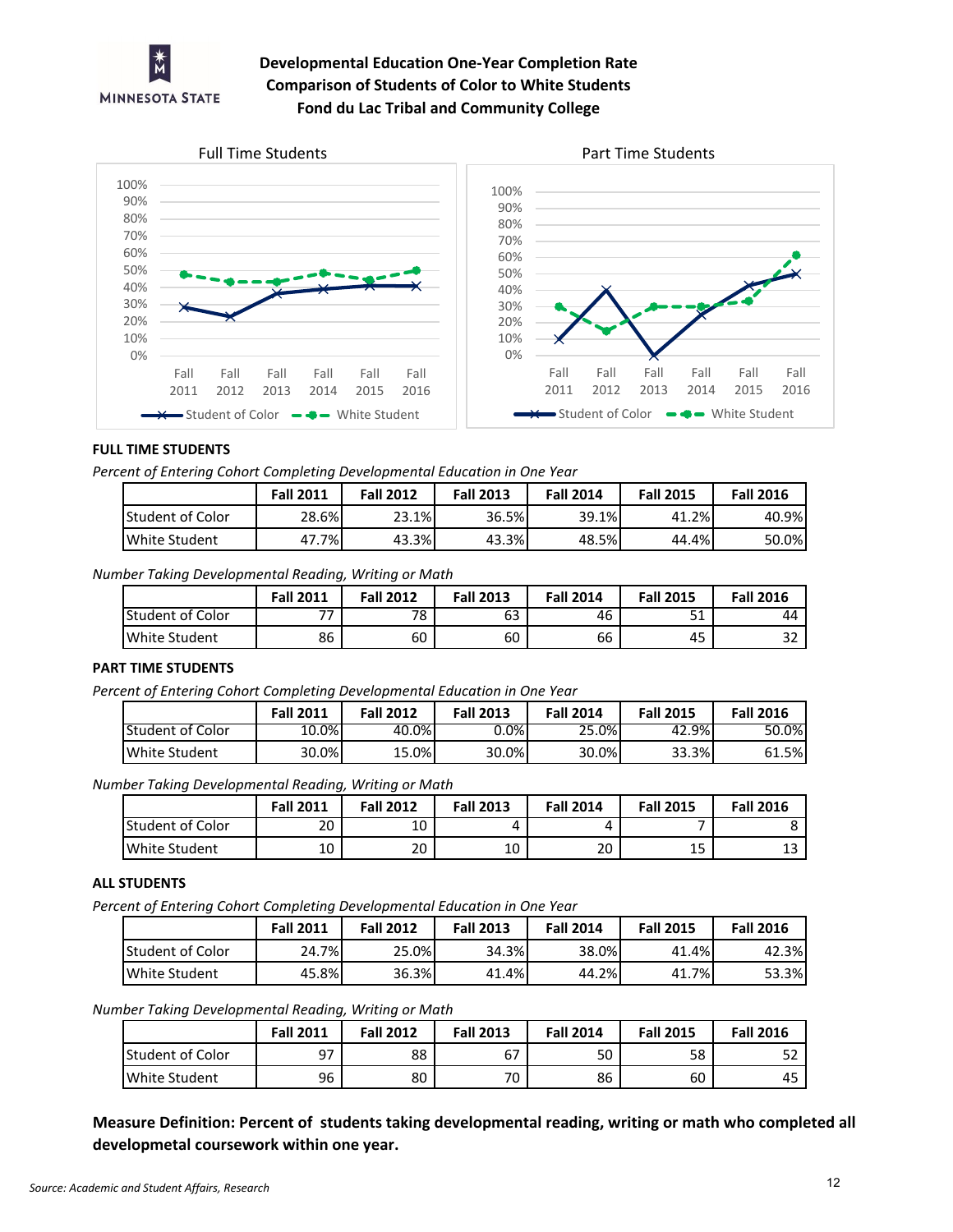

# **Second Fall Student Persistence and Completion Rate Comparison of Students of Color to White Students Fond du Lac Tribal and Community College**



### **FULL TIME STUDENTS**

*Percent of Entering Cohort Persisting or Completing (Retained, Transferred or Graduated)*

|                         | <b>Fall 2012</b> | <b>Fall 2013</b> | <b>Fall 2014</b> | <b>Fall 2015</b> | <b>Fall 2016</b> | <b>Fall 2017</b> |
|-------------------------|------------------|------------------|------------------|------------------|------------------|------------------|
| <b>Student of Color</b> | 61.5%            | 65.5%            | 64.4%            | 51.5%            | 62.4%            | 63.9%            |
| White Student           | 66.0%            | 75.2%            | $3.9\%$          | 76.0%            | 1.1%<br>71       | 60.2%            |

*Number in Entering Cohort (Denominator of the Reported Rate)*

|                      | <b>Fall 2012</b> | <b>Fall 2013</b> | <b>Fall 2014</b> | <b>Fall 2015</b> | <b>Fall 2016</b> | <b>Fall 2017</b> |
|----------------------|------------------|------------------|------------------|------------------|------------------|------------------|
| lStudent of Color    | 109              | 110              | 101              | 99               | 101              |                  |
| <b>White Student</b> | 147              | 145              | 142              | 129              | 97               | ده               |

### **PART TIME STUDENTS**

*Percent of Entering Cohort Persisting or Completing (Retained, Transferred or Graduated)*

|                         | <b>Fall 2012</b> | <b>Fall 2013</b> | <b>Fall 2014</b> | <b>Fall 2015</b> | <b>Fall 2016</b> | <b>Fall 2017</b> |
|-------------------------|------------------|------------------|------------------|------------------|------------------|------------------|
| <b>Student of Color</b> | 36.0%            | 42.9%            | $50.0\%$         | 47.6%            | 48.3%            | 43.8%            |
| White Student           | 63.8%            | 78.6%            | 60.0%            | 64.2%            | 72.0%            | 62.5%            |

*Number in Entering Cohort (Denominator of the Reported Rate)*

|                         | <b>Fall 2012</b> | <b>Fall 2013</b> | <b>Fall 2014</b> | <b>Fall 2015</b> | <b>Fall 2016</b> | <b>Fall 2017</b> |
|-------------------------|------------------|------------------|------------------|------------------|------------------|------------------|
| <b>Student of Color</b> | 25               | 74<br>ᅀ          | 16               | <b>01</b>        | 29               |                  |
| White Student           | 69               | 56               | 60               | 53               | 50               | 40               |

### **ALL STUDENTS**

*Percent of Entering Cohort Persisting or Completing (Retained, Transferred or Graduated)*

|                          | <b>Fall 2012</b> | <b>Fall 2013</b> | <b>Fall 2014</b> | <b>Fall 2015</b> | <b>Fall 2016</b> | <b>Fall 2017</b> |
|--------------------------|------------------|------------------|------------------|------------------|------------------|------------------|
| <b>IStudent of Color</b> | 56.7%            | 61.8%            | 62.4%            | 50.8%            | 59.2%            | 61.1%            |
| White Student            | 65.3%            | 76.1%            | 69.8%            | 72.5%            | $4.4\%$<br>74    | 61.0%            |

*Number in Entering Cohort (Denominator of the Reported Rate)*

|                         | <b>Fall 2012</b> | <b>Fall 2013</b> | <b>Fall 2014</b> | <b>Fall 2015</b> | <b>Fall 2016</b> | <b>Fall 2017</b> |
|-------------------------|------------------|------------------|------------------|------------------|------------------|------------------|
| <b>Student of Color</b> | 134              | 131              | 117              | 120              | 130              | 113              |
| White Student           | 216              | 201              | 202              | 182              | 147              | 123              |

**Measure Definition: Percent of a fall entering cohort of regular and transfer students who have been retained, graduated or transferred by the second fall term following original fall enrollment.**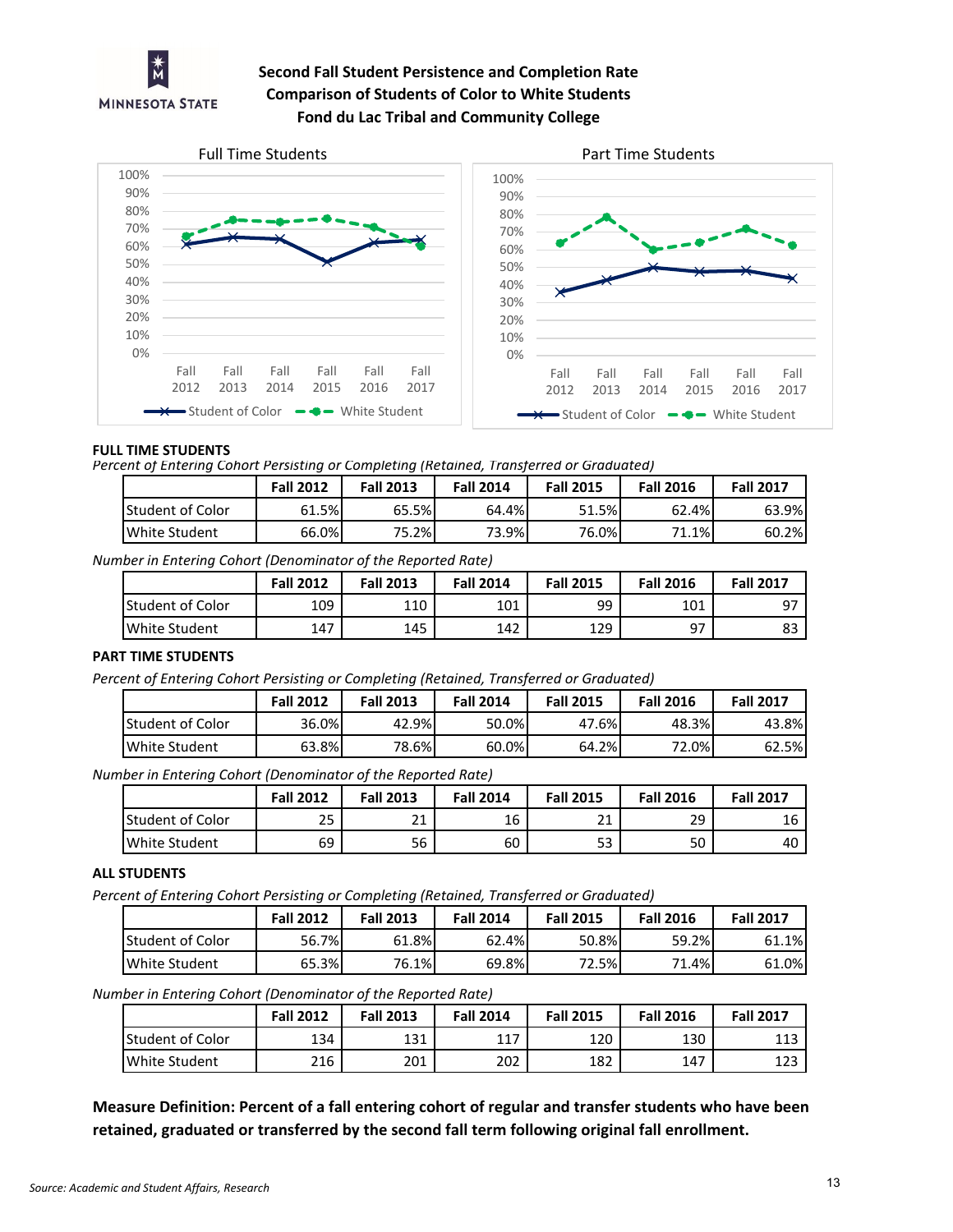

# **Completion Rate Comparison of Students of Color to White Students Fond du Lac Tribal and Community College**





## **FULL TIME STUDENTS**

*Percent of Entering Completing (by third spring for colleges; sixth spring for universities)*

|                         | <b>Fall 2010</b> | <b>Fall 2011</b> | <b>Fall 2012</b> | <b>Fall 2013</b> | <b>Fall 2014</b> | <b>Fall 2015</b> |
|-------------------------|------------------|------------------|------------------|------------------|------------------|------------------|
| <b>Student of Color</b> | 34.8%            | 34.5%            | 51.4%            | 46.4%            | 53.5%            | 36.4%            |
| White Student           | 55.0%            | 58.1%            | 56.5%            | 7%<br>60.7       | 7.7%             | 62.8%            |

*Number in Entering Cohort (denominator of the reported rate)*

|                         | <b>Fall 2010</b> | <b>Fall 2011</b> | <b>Fall 2012</b> | <b>Fall 2013</b> | <b>Fall 2014</b> | <b>Fall 2015</b> |
|-------------------------|------------------|------------------|------------------|------------------|------------------|------------------|
| <b>Student of Color</b> | 132              | 119              | 109              | 110              | 101              | 99               |
| <b>White Student</b>    | 200              | 198              | 147              | 145              | 142              | 1291             |

### **PART TIME STUDENTS**

*Percent of Entering Completing (by third spring for colleges; sixth spring for universities)*

|                         | <b>Fall 2010</b> | <b>Fall 2011</b> | <b>Fall 2012</b> | <b>Fall 2013</b> | <b>Fall 2014</b> | <b>Fall 2015</b> |
|-------------------------|------------------|------------------|------------------|------------------|------------------|------------------|
| <b>Student of Color</b> | 36.0%            | 30.0%            | 20.0%            | 42.9%            | 43.8%            | 28.6%            |
| White Student           | 55.9%            | 50.0%            | 49.3%            | 60.7%            | 51.7%            | 52.8%            |

*Number in Entering Cohort (denominator of the reported rate)*

|                         | <b>Fall 2010</b> | <b>Fall 2011</b> | <b>Fall 2012</b> | <b>Fall 2013</b> | <b>Fall 2014</b> | <b>Fall 2015</b> |
|-------------------------|------------------|------------------|------------------|------------------|------------------|------------------|
| <b>Student of Color</b> | nг<br>ر ے        | 40               | 25               | <b>O</b> 4<br>ᅩ  | 16               |                  |
| White Student           | 68               | 54               | 69               | 56               | 60               | 53               |

#### **ALL STUDENTS**

*Percent of Entering Cohort Completing (by third spring for colleges; sixth spring for universities)*

|                   | <b>Fall 2010</b> | <b>Fall 2011</b> | <b>Fall 2012</b> | <b>Fall 2013</b> | <b>Fall 2014</b> | <b>Fall 2015</b> |
|-------------------|------------------|------------------|------------------|------------------|------------------|------------------|
| lStudent of Color | 35.0%            | 33.3%            | 45.5%            | 45.8%            | 52.1%            | 35.0%            |
| White Student     | 55.2%            | 56.3%            | 54.2%            | 60.7%            | 55.9%            | 59.9%            |

*Number in Entering Cohort (denominator of the reported rate)*

|                  | <b>Fall 2010</b> | <b>Fall 2011</b> | <b>Fall 2012</b> | <b>Fall 2013</b> | <b>Fall 2014</b> | <b>Fall 2015</b> |
|------------------|------------------|------------------|------------------|------------------|------------------|------------------|
| Student of Color | 157              | 159              | 134              | 131              | 117              | 120              |
| White Student    | 268              | 252              | 216              | 201              | 202              | 182              |

**Measure Definition: Percent of an entering cohort of undergraduate regular and transfer students that has completed. Completion is measured as graduation by the end of the sixth spring after entry at the universities and as graduation or transfer by the end of the third spring after entry at the colleges.**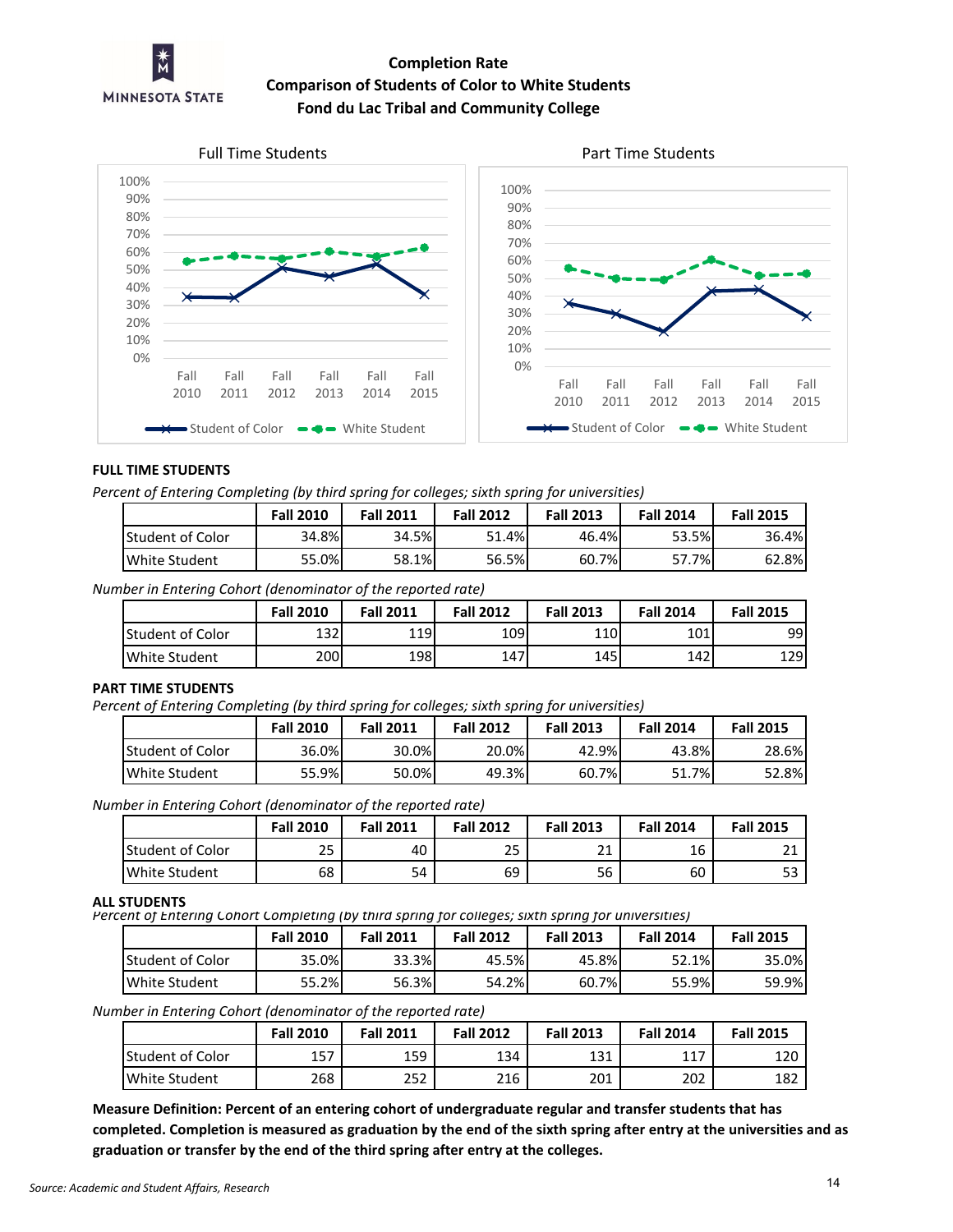

**Comparison of Students of Color to White Students Fond du Lac Tribal and Community College Related Employment Rate for Graduates**



*Percent of Graduates Available for Related Employment Who Are in Related Employment (by FY of graduation)*

|                         | <b>FY2012</b> | <b>FY2013</b> | <b>FY2014</b> | <b>FY2015</b> | <b>FY2016</b> | <b>FY2017</b> |
|-------------------------|---------------|---------------|---------------|---------------|---------------|---------------|
| <b>Student of Color</b> | 86.2%         | 50.0%         | 70.6%         | 91.7%         | 50.0%         | 100.0%        |
| White Student           | 77.9%         | 62.7%         | 69.7%         | 80.5%         | 84.0%         | 82.1%         |

*Number Available for Related Employment (denominator of the reported rate)*

|                         | FY2012 | FY2013 | <b>FY2014</b> | <b>FY2015</b> | FY2016 | <b>FY2017</b> |
|-------------------------|--------|--------|---------------|---------------|--------|---------------|
| <b>Student of Color</b> | 29     | 24     | 34            | 24            | 18     | 13            |
| White Student           | 154    | 153    | 145           | 82            | 75.    | 78            |

**Measure Definition: The percent of institution graduates who were available for related employment in the year after graduation who reported they were employed during the year after graduation in a job that was related to their program or major.**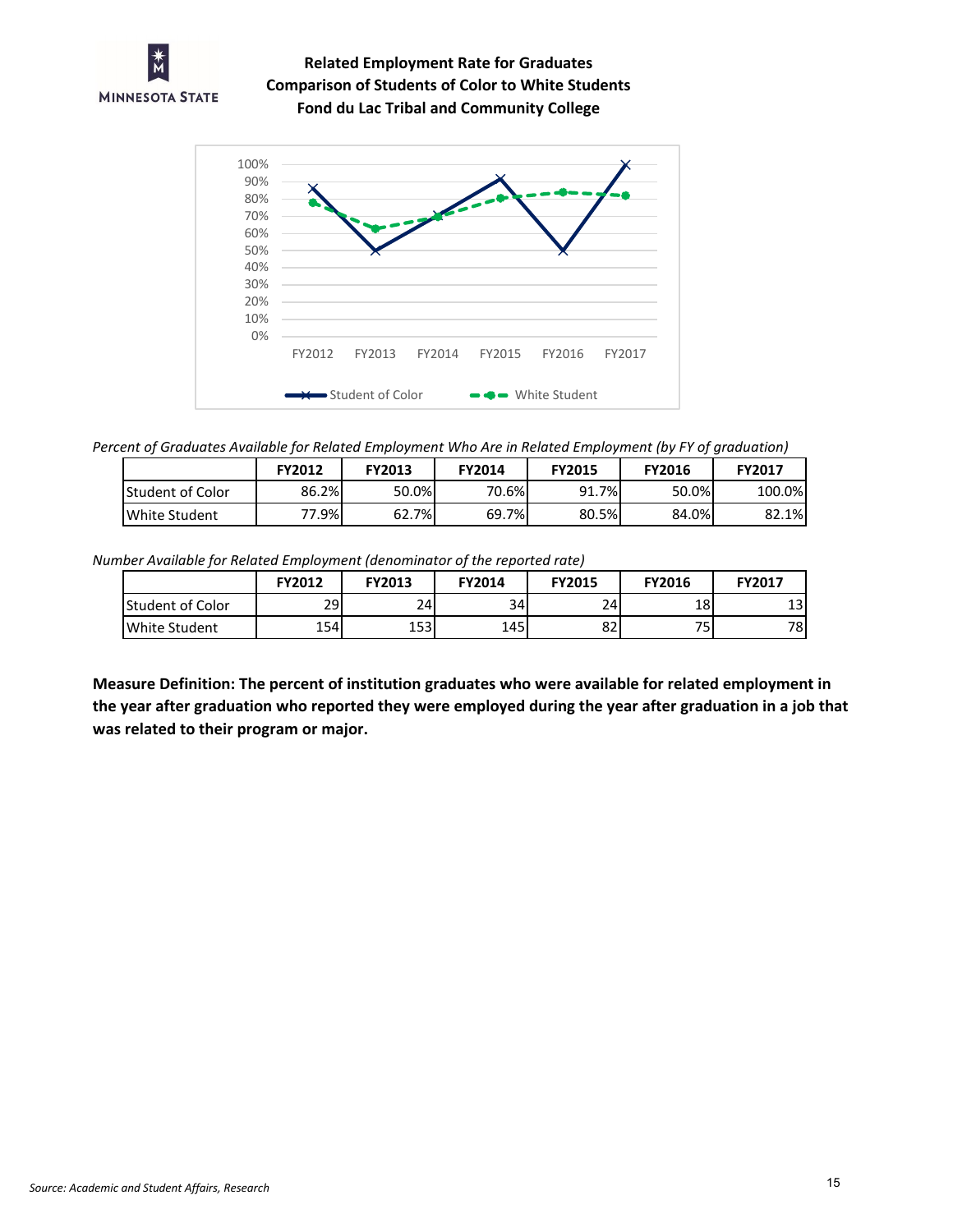

# **Developmental Education One-Year Completion Rate Comparison of Students of Color to White Students Colleges**





### **FULL TIME STUDENTS**

*Percent of Entering Cohort Completing Developmental Education in One Year*

|                          | <b>Fall 2011</b> | <b>Fall 2012</b> | <b>Fall 2013</b> | <b>Fall 2014</b> | <b>Fall 2015</b> | <b>Fall 2016</b> |
|--------------------------|------------------|------------------|------------------|------------------|------------------|------------------|
| <b>IStudent of Color</b> | 23.8%            | 26.1%            | 27.2%            | 36.8%            | 36.6%            | 38.2%            |
| White Student            | 35.6%            | ا 4%.<br>37      | 38.5%            | 43.9%            | 46.3%            | .7%I<br>47       |

*Number Taking Developmental Reading, Writing or Math*

|                      | <b>Fall 2011</b> | <b>Fall 2012</b> | <b>Fall 2013</b> | <b>Fall 2014</b> | <b>Fall 2015</b> | <b>Fall 2016</b> |
|----------------------|------------------|------------------|------------------|------------------|------------------|------------------|
| lStudent of Color    | 3.897            | 3,849            | 3.632            | 3.216            | 2,998            | 3,081            |
| <b>White Student</b> | 7.758            | 7,093            | 6,025            | 4,836            | A 115<br>4,113   | 3,983            |

### **PART TIME STUDENTS**

*Percent of Entering Cohort Completing Developmental Education in One Year*

|                  | <b>Fall 2011</b> | <b>Fall 2012</b>        | <b>Fall 2013</b> | <b>Fall 2014</b> | <b>Fall 2015</b> | <b>Fall 2016</b> |
|------------------|------------------|-------------------------|------------------|------------------|------------------|------------------|
| Student of Color | 18.2%            | 7% <sub>1</sub><br>18.7 | 21.3%            | 30.3%            | 31.3%            | 32.7%            |
| White Student    | <u> 27.6% </u>   | 25.4%                   | 28.5%            | 34.9%            | .8%              | 39.6%            |

*Number Taking Developmental Reading, Writing or Math*

|                  | <b>Fall 2011</b> | <b>Fall 2012</b> | <b>Fall 2013</b> | <b>Fall 2014</b> | <b>Fall 2015</b> | <b>Fall 2016</b> |
|------------------|------------------|------------------|------------------|------------------|------------------|------------------|
| Student of Color | 3,002            | 3,368            | 3,083            | 2.746            | 2.448            | 2.245            |
| White Student    | 3,579            | 3,645            | 3,275            | 2.561            | 2.124            | 1,886            |

### **ALL STUDENTS**

*Percent of Entering Cohort Completing Developmental Education in One Year*

|                   | <b>Fall 2011</b> | <b>Fall 2012</b> | <b>Fall 2013</b> | <b>Fall 2014</b> | <b>Fall 2015</b> | <b>Fall 2016</b> |
|-------------------|------------------|------------------|------------------|------------------|------------------|------------------|
| lStudent of Color | 21.4%            | 22.6%            | 24.5%            | 33.8%            | 34.2%            | 35.9%            |
| White Student     | 33.1%            | 33.3%            | 35.0%            | 40.8%            | 43.4%            | 45.1%            |

*Number Taking Developmental Reading, Writing or Math*

|                         | <b>Fall 2011</b> | <b>Fall 2012</b> | <b>Fall 2013</b> | <b>Fall 2014</b> | <b>Fall 2015</b> | <b>Fall 2016</b> |
|-------------------------|------------------|------------------|------------------|------------------|------------------|------------------|
| <b>Student of Color</b> | 6.899            | 7.217            | 6,715            | 5,962            | 5.446            | 5,326            |
| White Student           | 11.337           | 10,738           | 9,300            | 7,397            | 6,239            | 5,869            |

**Measure Definition: Percent of students taking developmental reading, writing or math who completed all developmetal coursework within one year.**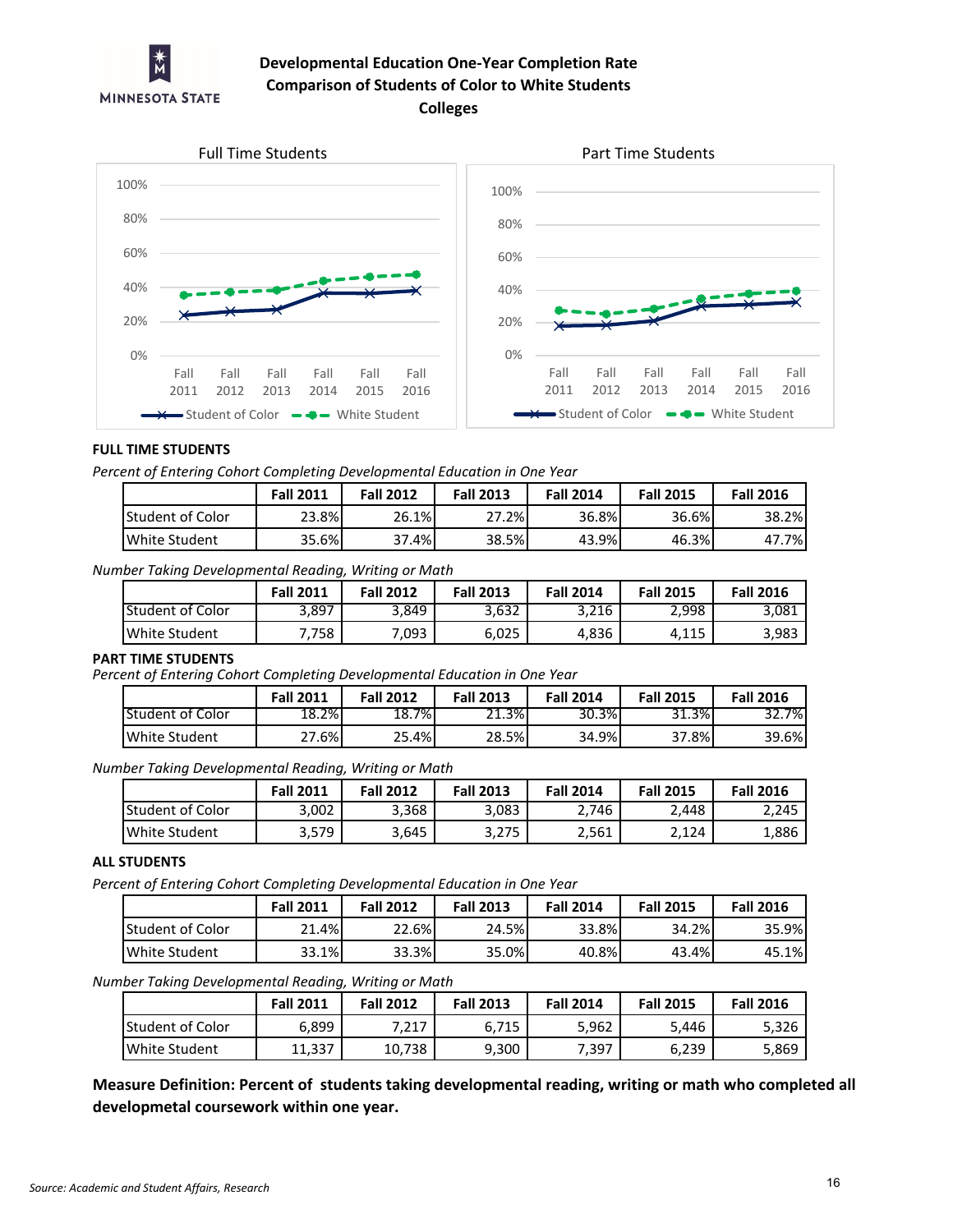

# **Second Fall Student Persistence and Completion Rate Comparison of Students of Color to White Students**





## **FULL TIME STUDENTS**

*Percent of Entering Cohort Persisting or Completing (Retained, Transferred or Graduated)*

|                         | <b>Fall 2012</b> | <b>Fall 2013</b> | <b>Fall 2014</b> | <b>Fall 2015</b> | <b>Fall 2016</b> | <b>Fall 2017</b> |
|-------------------------|------------------|------------------|------------------|------------------|------------------|------------------|
| <b>Student of Color</b> | 62.1%            | 63.0%            | 64.6%            | 64.1%            | 65.6%            | 64.7%            |
| White Student           | $1.4\%$<br>71    | 1.8%             | 73.4%            | 73.3%            | 72.6%            | 2.3%             |

*Number in Entering Cohort (Denominator of the Reported Rate)*

|                         | <b>Fall 2012</b> | <b>Fall 2013</b> | <b>Fall 2014</b> | <b>Fall 2015</b> | <b>Fall 2016</b> | <b>Fall 2017</b> |
|-------------------------|------------------|------------------|------------------|------------------|------------------|------------------|
| <b>Student of Color</b> | 6.007            | 5,884            | 5,744            | 5.702            | 5.918            | 6,219            |
| White Student           | 16,009           | 14.752           | 13,632           | 12,907           | 12.601           | 12,049           |

# **PART TIME STUDENTS**

*Percent of Entering Cohort Persisting or Completing (Retained, Transferred or Graduated)*

|                         | <b>Fall 2012</b> | <b>Fall 2013</b> | <b>Fall 2014</b> | <b>Fall 2015</b> | <b>Fall 2016</b> | <b>Fall 2017</b> |
|-------------------------|------------------|------------------|------------------|------------------|------------------|------------------|
| <b>Student of Color</b> | 53.0%            | 54.1%            | 53.8%            | 55.6%            | 54.8%            | .1%              |
| <b>White Student</b>    | 61.7%            | 62.0%            | 61.4%            | 62.5%            | 62.1%            | 64.2%            |

*Number in Entering Cohort (Denominator of the Reported Rate)*

|                  | <b>Fall 2012</b> | <b>Fall 2013</b> | <b>Fall 2014</b> | <b>Fall 2015</b> | <b>Fall 2016</b> | <b>Fall 2017</b> |
|------------------|------------------|------------------|------------------|------------------|------------------|------------------|
| Student of Color | 5,425            | 5,099            | 5.146            | 4,806            | 4.604            | 4.514            |
| White Student    | 9,063            | 8,389            | 7,683            | 7,035            | 6,643            | 6,385            |

### **ALL STUDENTS**

*Percent of Entering Cohort Persisting or Completing (Retained, Transferred or Graduated)*

|                         | <b>Fall 2012</b> | <b>Fall 2013</b> | <b>Fall 2014</b> | <b>Fall 2015</b> | <b>Fall 2016</b> | <b>Fall 2017</b> |
|-------------------------|------------------|------------------|------------------|------------------|------------------|------------------|
| <b>Student of Color</b> | $2.8\%$          | 58.8%            | 59.5%            | 60.2%            | 60.9%            | 61.5%            |
| White Student           | 67.9%I           | 68.3%            | 69.1%            | 69.5%            | 69.0%            | 69.5%            |

*Number in Entering Cohort (Denominator of the Reported Rate)*

|                          | <b>Fall 2012</b> | <b>Fall 2013</b> | <b>Fall 2014</b> | <b>Fall 2015</b> | <b>Fall 2016</b> | <b>Fall 2017</b> |
|--------------------------|------------------|------------------|------------------|------------------|------------------|------------------|
| <b>IStudent of Color</b> | 11.432           | 10,983           | 10,890           | 10,508           | 10,522           | 10,733           |
| White Student            | 25.072           | 23.141           | 21.315           | 19.942           | 19.244           | 18.434           |

**Measure Definition: Percent of a fall entering cohort of regular and transfer students who have been retained, graduated or transferred by the second fall term following original fall enrollment.**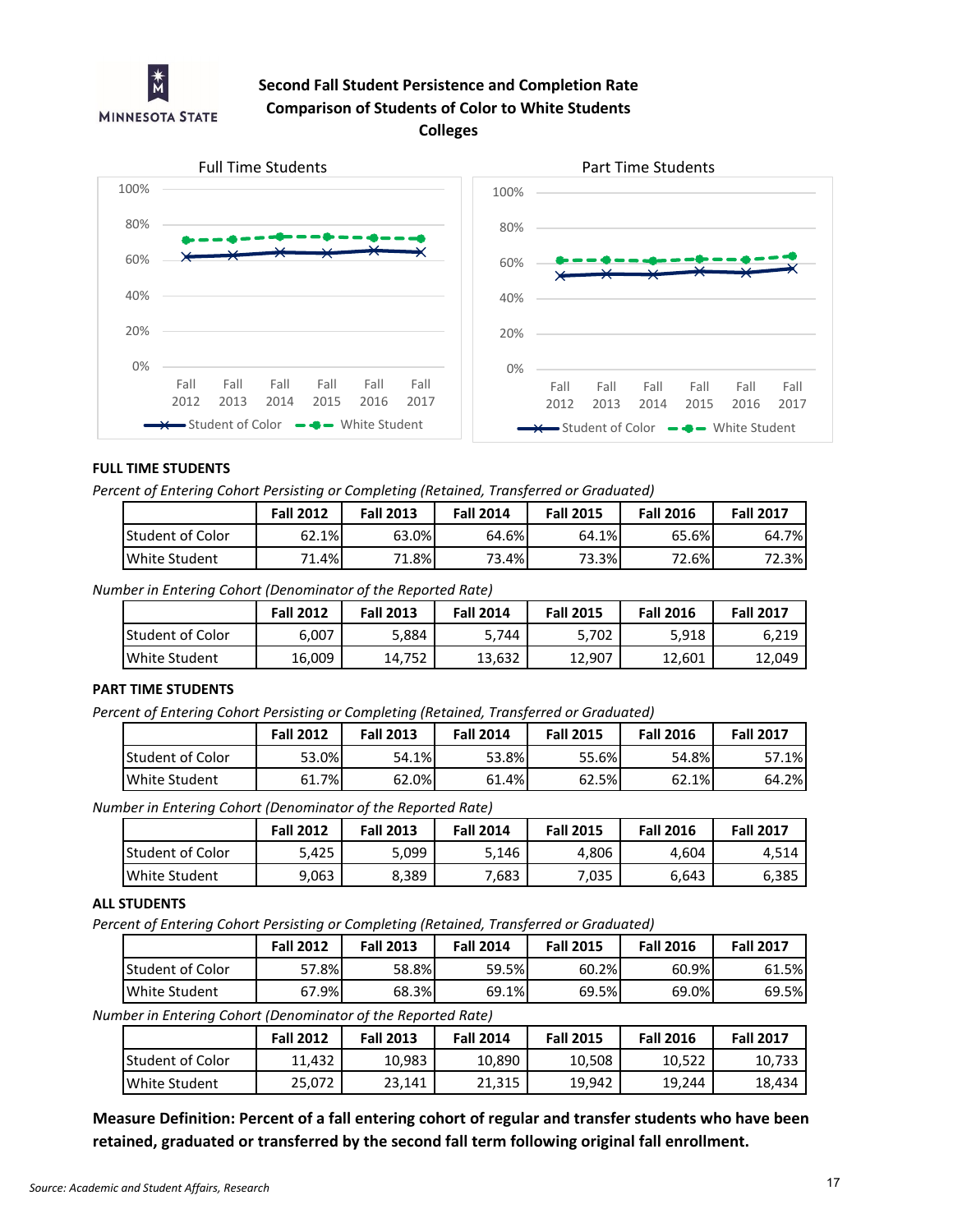

# **Colleges Completion Rate Comparison of Students of Color to White Students**



### **FULL TIME STUDENTS**

*Percent of Entering Cohort Completing (by third spring for colleges; sixth spring for universities)*

|                         | <b>Fall 2010</b> | <b>Fall 2011</b> | <b>Fall 2012</b> | <b>Fall 2013</b> | <b>Fall 2014</b> | <b>Fall 2015</b> |
|-------------------------|------------------|------------------|------------------|------------------|------------------|------------------|
| <b>Student of Color</b> | 39.0%            | 39.6%            | 40.5%            | 41.9%            | 43.4%            | 44.4%            |
| White Student           | 54.9%            | 54.9%            | 54.9%            | 56.8%            | 58.2%            | 58.4%            |

*Number in Entering Cohort (denominator of the reported rate)*

|                          | <b>Fall 2010</b> | <b>Fall 2011</b> | <b>Fall 2012</b> | <b>Fall 2013</b> | <b>Fall 2014</b> | <b>Fall 2015</b> |
|--------------------------|------------------|------------------|------------------|------------------|------------------|------------------|
| <b>IStudent of Color</b> | 6,182            | 5,9351           | 6,007            | 5,884            | 5,744            | 5.702            |
| White Student            | 19,044           | 16,600           | 16,009           | 14,752           | 13,632           | 12,907           |

### **PART TIME STUDENTS**

*Percent of Entering Cohort Completing (by third spring for colleges; sixth spring for universities)*

|                         | <b>Fall 2010</b> | <b>Fall 2011</b> | <b>Fall 2012</b> | <b>Fall 2013</b> | <b>Fall 2014</b> | <b>Fall 2015</b> |
|-------------------------|------------------|------------------|------------------|------------------|------------------|------------------|
| <b>Student of Color</b> | 32.1%<br>າາ      | 1.2%<br>21       | 29.6%            | 31.9%            | 31.9%            | 33.5%            |
| <b>White Student</b>    | 41.9%            | 41.0%            | 40.0%            | 40.8%            | 41.7%            | 43.1%            |

*Number in Entering Cohort (denominator of the reported rate)*

|                   | <b>Fall 2010</b> | <b>Fall 2011</b> | <b>Fall 2012</b> | <b>Fall 2013</b> | <b>Fall 2014</b> | <b>Fall 2015</b> |
|-------------------|------------------|------------------|------------------|------------------|------------------|------------------|
| lStudent of Color | $0.020$ د.       | 5,053            | 5.425            | 999,د            | ' 146.د          | 4,806            |
| White Student     | 9,405            | 8,945            | 9,063            | 8,389            | 7,683            | 7,035            |

#### **ALL STUDENTS**

*Percent of Entering Cohort Completing (by third spring for colleges; sixth spring for universities)*

|                         | <b>Fall 2010</b> | <b>Fall 2011</b> | <b>Fall 2012</b> | <b>Fall 2013</b> | <b>Fall 2014</b> | <b>Fall 2015</b> |
|-------------------------|------------------|------------------|------------------|------------------|------------------|------------------|
| <b>Student of Color</b> | 35.9%            | 35.8%            | 35.3%            | 37.3%            | 38.0%            | 39.4%            |
| White Student           | 50.6%            | 50.0%            | 49.5%            | 51.0%            | 52.2%            | 53.0%            |

*Number in Entering Cohort (denominator of the reported rate)*

|                         | <b>Fall 2010</b> | <b>Fall 2011</b> | <b>Fall 2012</b> | <b>Fall 2013</b> | <b>Fall 2014</b> | <b>Fall 2015</b> |
|-------------------------|------------------|------------------|------------------|------------------|------------------|------------------|
| <b>Student of Color</b> | 11.202           | 10.988           | 11.432           | 10,983           | 10,890           | 10,508           |
| White Student           | 28.449           | 25.545           | 25.072           | 23.141           | 21,315           | 19,942           |

**Measure Definition: Percent of an entering cohort of undergraduate regular and transfer students that has completed. Completion is measured as graduation by the end of the sixth spring after entry at the universities and as graduation or transfer by the end of the third spring after entry at the colleges.**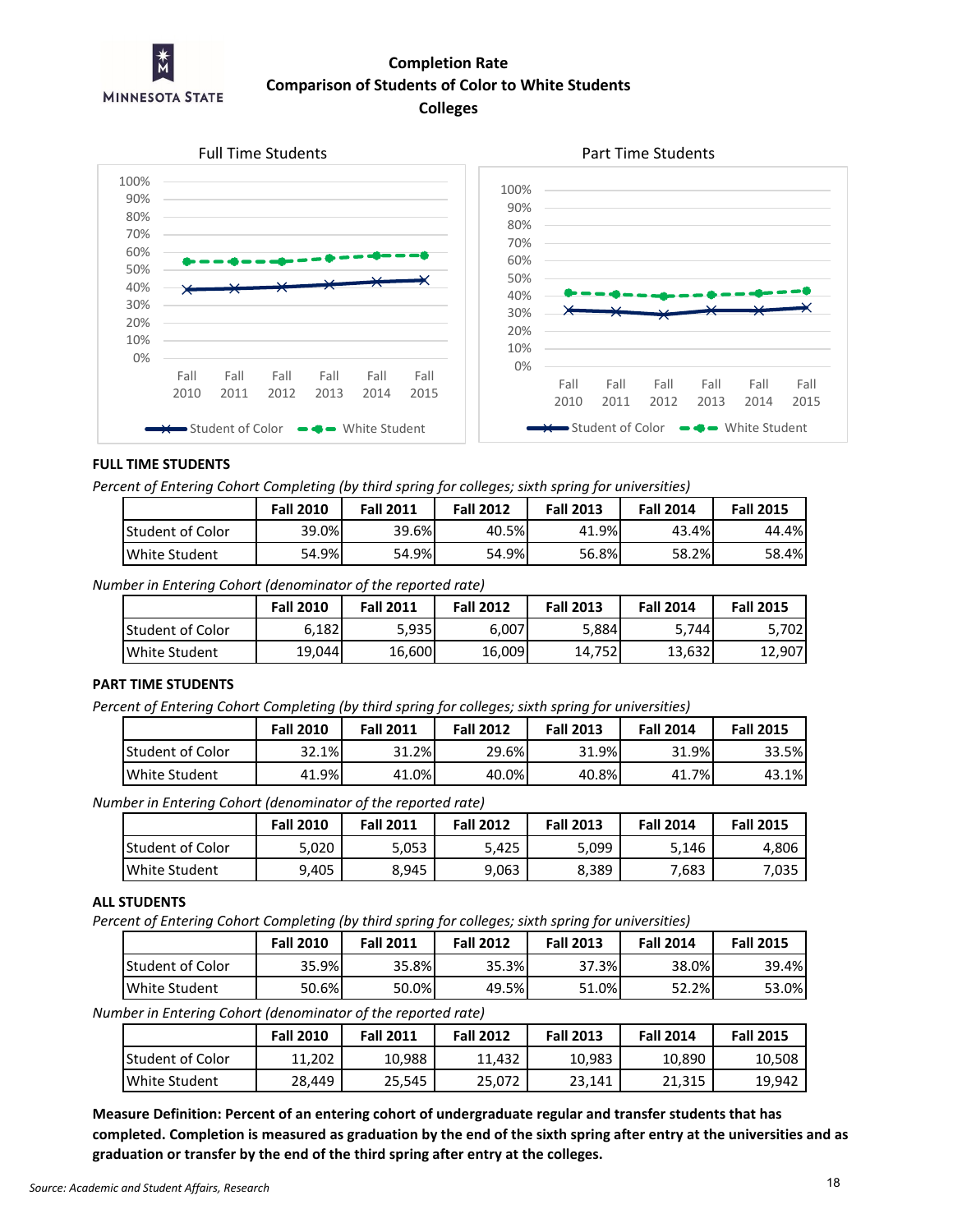

# **Comparison of Students of Color to White Students Related Employment Rate for Graduates**





*Percent of Graduates Available for Related Employment Who Are in Related Employment (by FY of graduation)*

|                  | FY2012 | <b>FY2013</b> | <b>FY2014</b> | <b>FY2015</b> | <b>FY2016</b> | <b>FY2017</b> |
|------------------|--------|---------------|---------------|---------------|---------------|---------------|
| Student of Color | 78.4%  | 79.4%         | 80.7%         | 84.4%         | 81.5%         | 81.9%         |
| White Student    | 86.1%  | 85.8%         | 86.9%         | 88.5%         | 88.9%         | 88.3%         |

*Number Available for Related Employment (denominator of the reported rate)*

|                         | <b>FY2012</b> | <b>FY2013</b> | <b>FY2014</b> | <b>FY2015</b> | <b>FY2016</b> | FY2017 |
|-------------------------|---------------|---------------|---------------|---------------|---------------|--------|
| <b>Student of Color</b> | ا 825.⊾       | ا 846.⊥       | 1,937         | 2,076         | 2,197         | 2.269  |
| White Student           | 11.220        | 10,739        | 11,001        | 10,384        | 9,785         | 9,379  |

**Measure Definition: The percent of institution graduates who were available for related employment in the year after graduation who reported they were employed during the year after graduation in a job that was related to their program or major.**